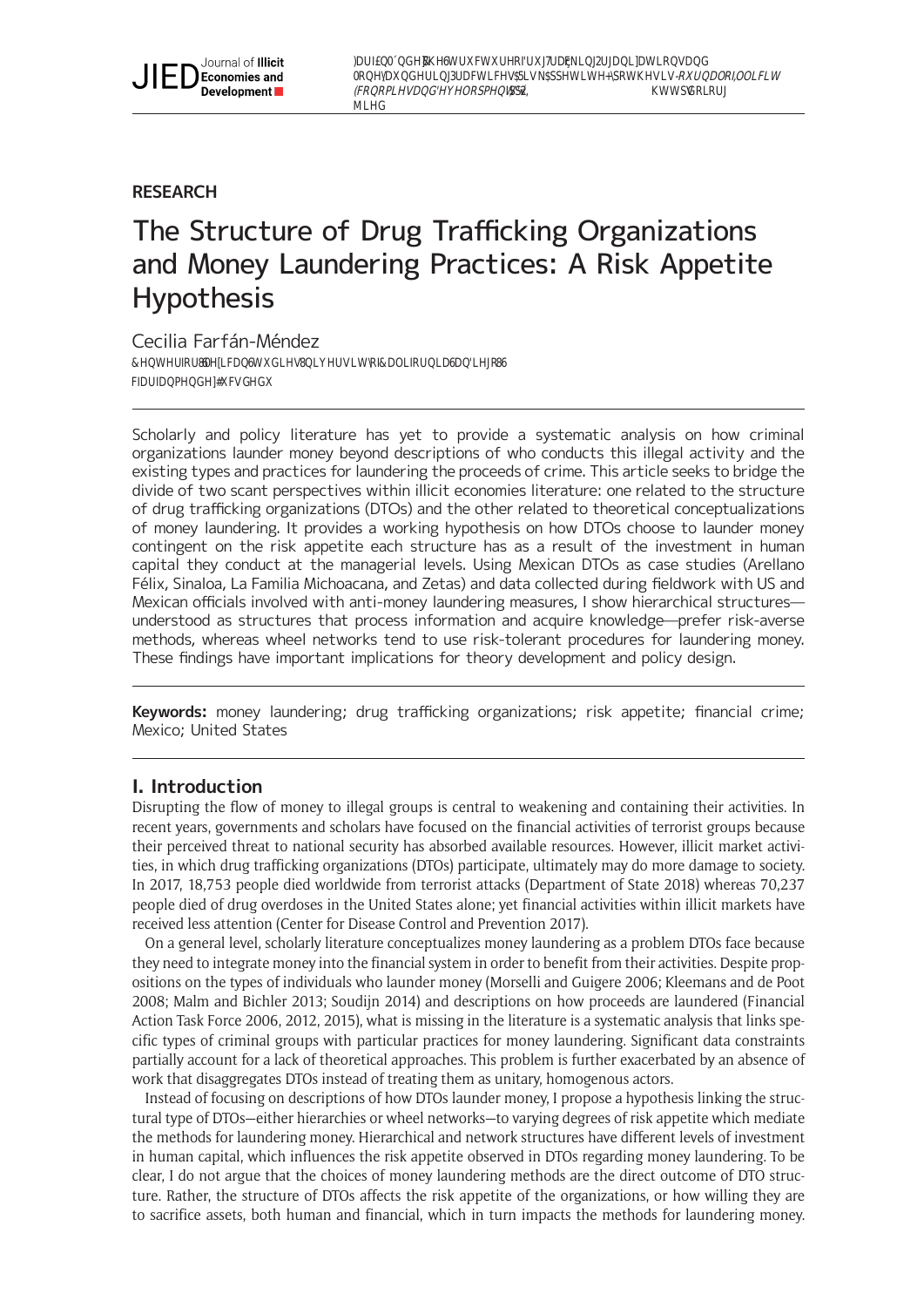|          |  | Table 1: DTO Structure, Investment in Human Capital, Risk Appetite, and Expected Money Laundering |  |  |  |  |  |
|----------|--|---------------------------------------------------------------------------------------------------|--|--|--|--|--|
| Methods. |  |                                                                                                   |  |  |  |  |  |

|                                 | Investment in<br>Human Capital Appetite Methods | <b>Risk</b> | <b>Money Laundering</b> |
|---------------------------------|-------------------------------------------------|-------------|-------------------------|
| <b>Structure Hierarchy</b> High |                                                 |             | Reduced Risk-Averse     |
| <b>Wheel Network</b>            | Low                                             |             | Increased Risk-Tolerant |

Furthermore, I do not contend that risk-appetite is the only variable that affects how they choose to launder money. However it is an important factor for anticipating the methods DTOs will use, instead of thinking of them as a product of happenstance. In this research, risk is not understood as danger but instead as a greater variability in the potential outcomes of a decision or action regardless if the outcome is desired or not. **Table 1** summarizes the argument showing the expected investment in human capital in each structural type, the level of risk appetite, and the methods for laundering money.

Focusing on theoretical mechanisms will help scholars and law enforcement identify linkages between structural types, risk appetite, and methods for laundering money. By thinking of different structural types of DTOs we can advance the conversation without examining networks and organizations as if they were empirically independent. In contrast, we can think of networks as a subtype of organizational structure. This can inform policy strategies that target the weaknesses of each organization, offering cost-effective alternatives to high-value targeting (HVT) approaches that focus on capturing or killing alleged kingpins.

The article proceeds as follows: Section II discusses previous literature. Section III presents the working hypothesis linking DTO structure to risk appetite and how it mediates money laundering methods. Section IV discusses the data streams and empirical strategy. Section V presents case studies from Mexican DTOs to support the hypothesis. Section VI offers potential avenues for future research and concludes.

### **II. Previous Literature**

The extant literature, both empirical and theoretical, on money laundering is distinguished by its paucity. Despite the publications on "Methods and Trends" by the Financial Action Task Force (FATF) on money laundering such as *Trade-based Money Laundering Typologies* (2006, 2012) and reports of award-winning investigations submitted by financial intelligence units around the world to the Egmont Group (2014), scholars have yet to provide a systematic analysis that links the types of DTO with expected money laundering methods. In part, this is due to scant literature that disaggregates DTOs as well as discussions of money laundering that move beyond techniques used by criminals.

Work on DTO organization has paid attention to leadership (Dickenson 2014; Phillips 2015), including learning and adaptation processes (Kenney 2007).<sup>1</sup> It also has examined the effects of size of criminal groups (Thrasher 1963; Block 1979; Reuter 1983; Eck and Gersh 2000; Bouchard 2006, 2008) and in particular the link between risk and size of the organization (Reuter and Haaga 1989; Dorn et al., 1998; Bouchard and Morselli 2014; von Lampe 2015). Focusing on size, however, assumes organizations are similar, only varying in the number of members working for the group, and neglects different DTO structures as variables of interest.

Recent empirical work has attempted to shed light on who launders money in the illicit drug market. For example, Malm and Bichler (2013) argue that the majority of money laundering in the drug market is self-laundered by individuals who occupy an important structural position relative to others in the drug market, echoing previous work by Kleemans and de Poot (2008). In contrast, Soudijn (2014) argues Malm and Bichler's findings do not necessarily apply for big players within the illicit drug market. In turn, Soudijn focuses on financial facilitators—those who assist a criminal in some key way in money laundering (2014: 202). This is similar to Levi's (2015) finding of the relevance of the social capital of the offender in relation to illicit financing, including but not limited to money laundering activities.

Critically, I argue that by conceptualizing DTOs with different structural types, we can discern behavior *specific* to each type and thus explain why some DTOs follow risk-averse money laundering practices while others choose risk-tolerant methods. Rather than emphasizing the individual level of analysis by attempting to learn *who* launders money within the organization, focusing on the structure will provide greater analytical leverage by explaining which methods are more appealing to different criminal groups based on the risk appetite they have.

<sup>1</sup> Kenney's argument is closer to hybrid covert structures such as the Iraqi Insurgency and Al-Qaeda analyzed by Serena (2014) and Kahler (2009) respectively.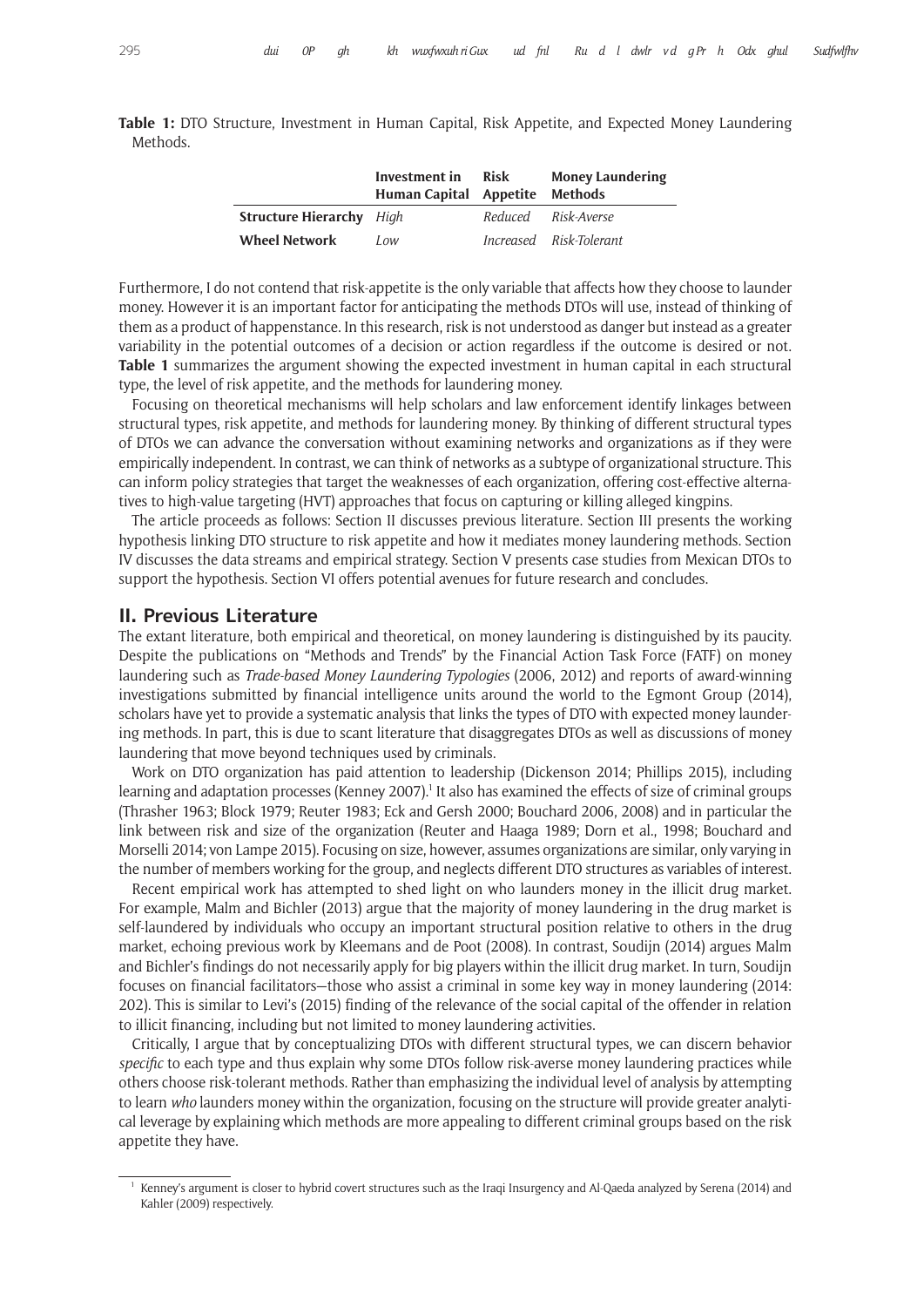#### **III. DTO Structure and Risk Appetite**

The hypothesis advanced here focuses on managerial levels within DTOs and is not intended to predict behavior for the entire organization. While the decisions made by management are not deterministic, their behavioral patterns are more relevant for the organization compared to what happens at lower levels. Linking risk appetite to different types of organizational structures builds on theoretical work related to transaction costs (Alchian and Demsetz 1972; Coase 1937; Miller 1993; Moe 1984), collective action (Olson 1965; Schelling 1984), and social network analysis and theory (Powell 2003; McGuire 2002; Balkundi and Kilduff 2006; Kahler 2009; McGuire and Silvia 2009; Borgatti and Halgin 2011; Serena 2014).

Hierarchical and network structures have different levels of investment in human capital, which influences the risk appetite observed in DTOs regarding money laundering. In hierarchies, agents who want to increase their rewards (which are not allocated randomly) will try to perform at higher levels, which translates into an investment of time and resources. By the same token, managers who seek to delegate will also invest time and resources in teaching agents how to perform the tasks needed for organizational efficiency. These high costs both for managers and agents incentivize risk-averse behavior. An individual who has invested his resources in a hierarchy will minimize the opportunities in order to jeopardize acquiring more rewards for his performance. Nevertheless, shirking will occur because agents pursue at least some of the time their own economic private interest.

Lack of investment in developing human resources in wheel networks also enhances the potential for shirking and defection. Due to the risks of participating in an illegal market, individuals who lack long-term incentives for cooperation will have high discount rates that bolster risk-tolerant behavior. For example, a hit man knows he cannot be promoted within the organization and faces penalties, if caught, for participating in an illegal activity, which motivates him to try to obtain quick gains and leave the organization either to create his own DTO where he can capture a larger (managerial) share of the profits, or exit the illegal market completely with his bounty. **Table 2** summarizes the expected methods for money laundering contingent on the risk appetite.

The concept of structure is not intended to be a fixed one. Rather, criminal organizations throughout their life may change structures. A criminal group will face different incentives depending on the internal organizational characteristics. Whereas a kinship-only structure may be extremely risk-averse, a hierarchical organization with some kinship ties (ritualistic or biological) may be slightly more willing to take on greater risks. The key, however, is that the structure of criminal groups is not randomly assigned or exogenously determined. Instead, how organizations choose to structure themselves has consequences for their criminal activities including laundering money.

In this research, hierarchies are understood as organizations devised optimally to process information, acquire knowledge, and monitor individuals (Garicano and Van Zandt 2012). This definition does not imply that hierarchies are structures where there is one leader who centralizes knowledge and has all the decisionmaking power i.e. a kingpin. Instead, the key characteristic is that hierarchies provide information on the type of agent with whom exchanges are conducted to a greater degree than other organizational structures.

**Table 2:** Risk Appetite and Money Laundering Methods.

|               | Risk appetite Money Laundering Methods                                                                                                                                                                                                                                                                                                                                                                                                                                                                                                                                               | <b>Expected methods</b>                                                                                                                                                                                                                                                |
|---------------|--------------------------------------------------------------------------------------------------------------------------------------------------------------------------------------------------------------------------------------------------------------------------------------------------------------------------------------------------------------------------------------------------------------------------------------------------------------------------------------------------------------------------------------------------------------------------------------|------------------------------------------------------------------------------------------------------------------------------------------------------------------------------------------------------------------------------------------------------------------------|
| Risk-averse   | If discovered by law enforcement, human and financial assets are<br>not lost, either through arrest, death, and/or seizures.<br>Risk averse methods allow DTOs to learn when they have raised<br>suspicion before they have to confront law-enforcement. If their<br>actions attract attention, they have time to devise a different strat-<br>egy to secure the funds as well as the personnel involved in this<br>aspect of the business.<br>Risk-averse methods can also involve the use of brokers who launder<br>money for the DTO but are not considered members of the group. | Banks with medium compliance<br>standards.<br>Trade based or black peso market<br>Currency exchange (in absence<br>of regulations that monitor and<br>report suspicious transactions).                                                                                 |
| Risk-tolerant | If discovered by law enforcement, human and financial assets are<br>lost, either through arrest, death, and/or seizures.<br>Risk tolerant methods prevent DTOs from learning when they have<br>raised suspicion before they have to confront law enforcement. If<br>their actions attract attention, they lack time to devise a different<br>strategy to secure the funds as well as the personnel involved in this<br>aspect of the business.                                                                                                                                       | Banks with absent to low com-<br>pliance standards or in violation<br>of compliance regulations.<br>Gambling (with regulations in<br>place that monitor transactions)<br>Currency exchange (with regu-<br>lations that monitor and report<br>suspicious transactions). |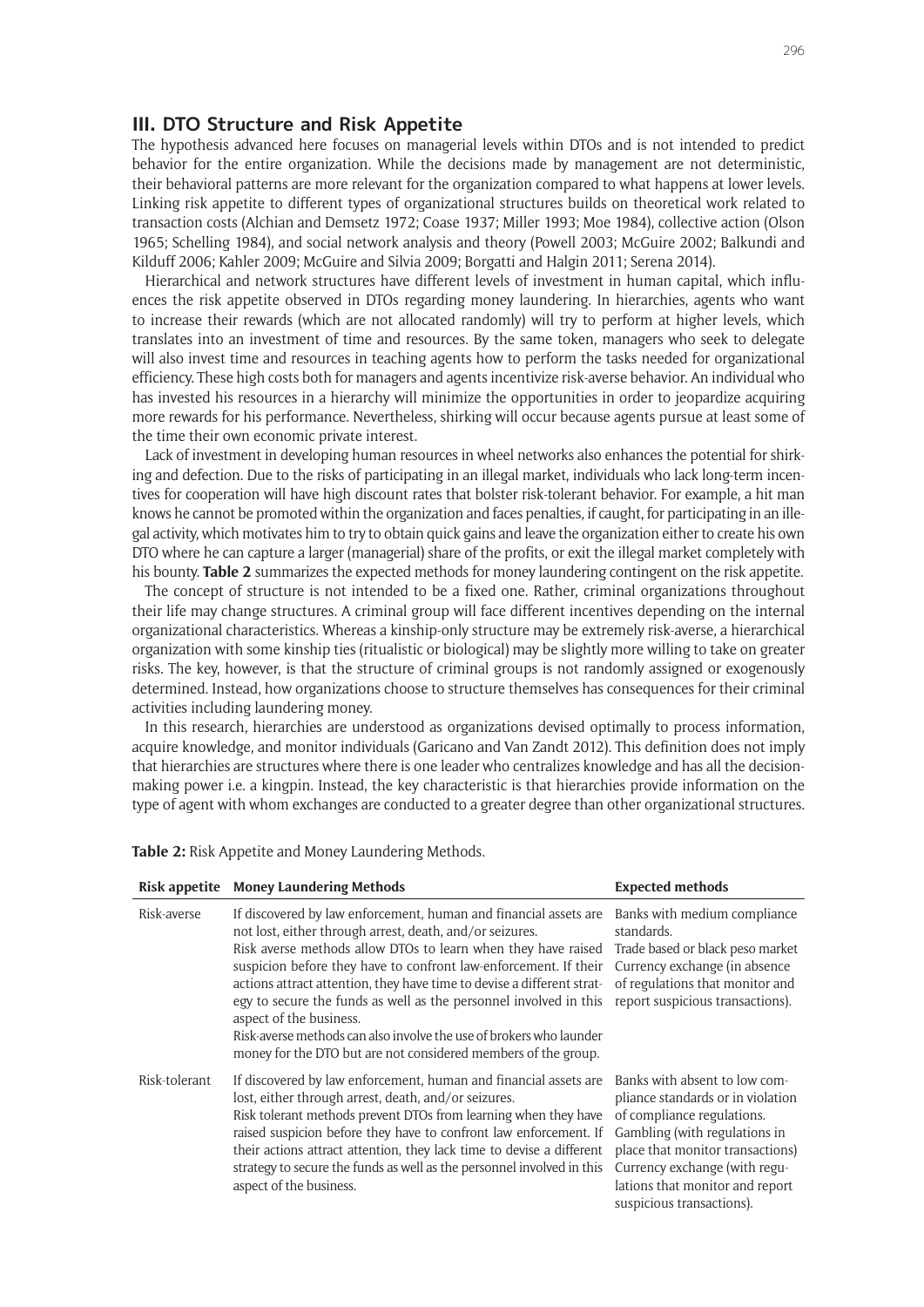This is achieved by constantly generating information and developing trust through repeated interactions that incentivize long-term participation.

Although money laundering is always risky, risk-averse hierarchies will prefer to launder their proceeds through methods that lower the probability of losing assets, both financial and human. Hierarchical DTOs will prefer to launder money through a system that lets them know when they have raised suspicion before they encounter law-enforcement. If their actions attract attention, they have time to devise a different strategy to secure the funds as well as the personnel involved in this aspect of the business.

For example, managers within a hierarchical DTO, those who oversee a *plaza* and therefore coordinate the distribution and logistics of trafficking within a territory may receive greater responsibilities within the organization as they perform successfully a series of tasks. Evidence from indictments suggests that even family members experience contract renegotiations, acquiring more responsibilities as they contribute to the success of the operation or, in contrast, reducing their participation given unsatisfactory performance. Agents who have become managers in hierarchical structures represent a significant investment of time and resources of the organization. Part of the investment lies in the training and tradecraft taught to the manager, but an equally important part lies in determining the agent's type. Given the high costs, both to the individual who wants to move up the ranks and the organization that spends time and resources in grooming managers, DTOs with hierarchical structures will tend to follow risk-averse money laundering practices. Therefore, they may experience operational costs if their strategy is uncovered, but they will retain their monetary assets and managers.

In contrast, wheel networks will generally launder their proceeds through riskier methods that are quick but not covert. Risk-tolerant methods for laundering money entail direct contact with law enforcement if discovered. Unlike schemes that prevent the loss of money and personnel, risk-tolerant money laundering methods lack a buffer that gives the DTO time to shield and move assets. When discovered, the network will lose the assets as well as personnel involved with this side of the business.

Networks tend to be risk-tolerant because individuals are hired for an expertise that cannot be internally produced and cannot be imposed from above or dictated by authority (Powell 1990). In a wheel shape network each cell communicates to one central element and this cell is not necessarily the decision maker for the network. In this type of network, the outer nodes communicate at most with one or two outer cells in addition to the hub.

By design, network structures do not have top managers because the structure provides some degree of shared control and authority over different areas of operation. This emphasis on acquisition of expertise rather than control and supervision implies a deficit in the investment in human capital from potential managers and time and application by members in the organization.

The managers in wheel network structures are more interested in the recruitment process than in grooming agents who, by design, will not be promoted within the organization. The goal is to recruit an adequate individual for each task needed to be performed and after the recruitment process is completed, there are limited mechanisms to acquire information about the true character of the agent. The lack of investment of time and resources both from managers and recruits creates a high discount rate: present gains are valued more than future gains.

# **IV. Data Streams and Empirical Strategy**

Even though the money laundering cases examined here constitute failures on the part of DTOs, given that successful criminal activities remain largely unknown precisely because law enforcement was unable to stop them, what matters is the variation in these sub-optimal outcomes. I do not pretend that the cases examined here are the only ways in which money is laundered by the Sinaloa, Arellano Félix, La Familia Michoacana, and Zetas DTOs. In turn, the cases are indicative of a strategic component of the methods chosen for money laundering suggesting a fruitful avenue of research that to date remains largely unexplored. The key is to examine the behavior comparatively: do hierarchical DTOs and wheel network DTOs exhibit different patterns for laundering money depending on the risk appetite of each structure?

The hypothesis was developed *prior* to conducting research on money laundering practices of different types of structures, rather than generating types based on observations of behavior. Similar to Shapiro's empirical strategy in terrorism studies, this method generates evidence that can help falsify the theoretical argument because evidence collected from interviews and court documents represents independent evidence from the one used in the initial inductive stage (Shapiro 2013: 303).

Given the inherent challenges in doing research on criminal activities, I followed an empirical strategy incorporating multiple data streams. Bearing in mind that any one observation might be biased, to the degree that observations from multiple sources agree, we can have more confidence in them and therefore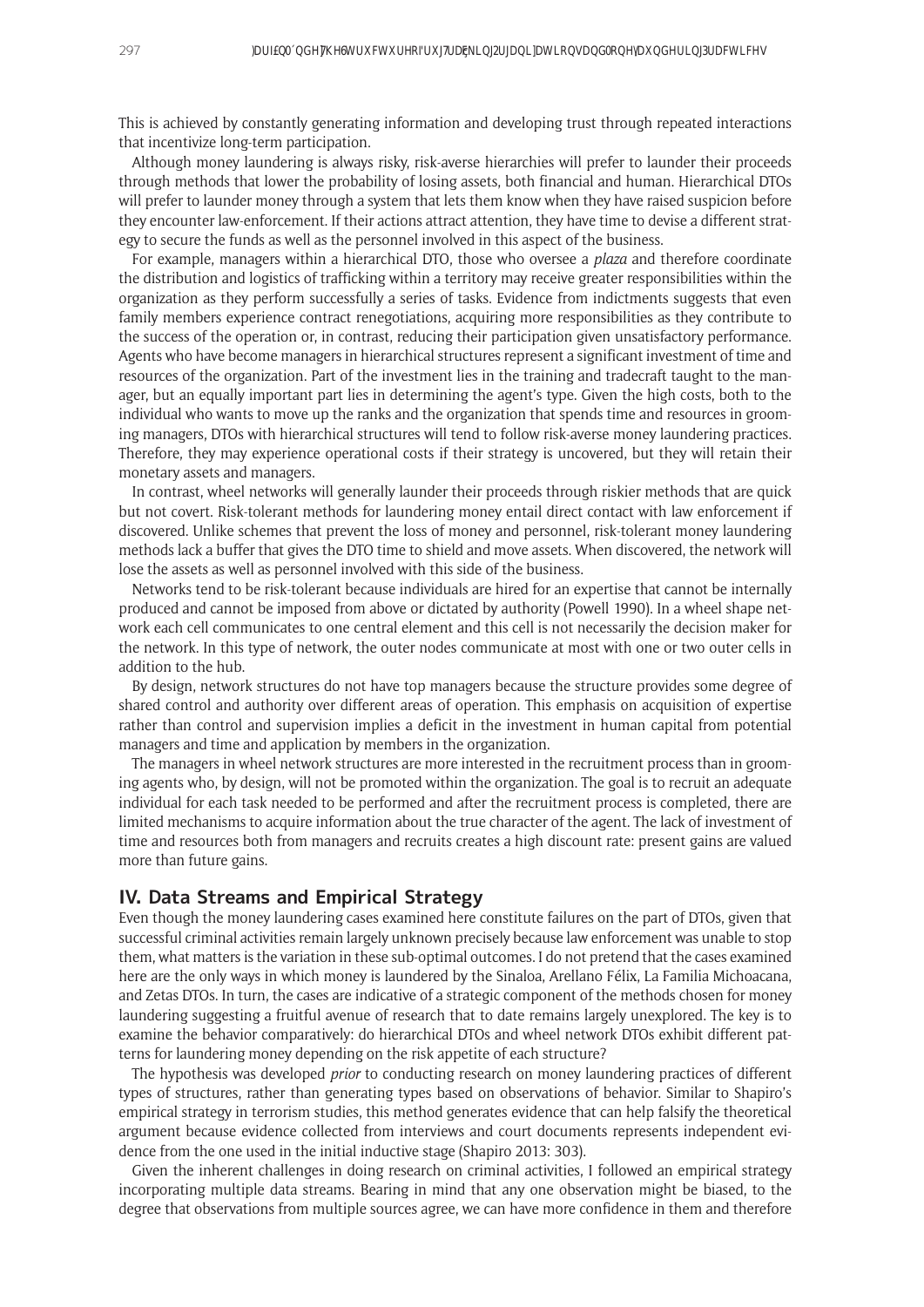understand the strategies behind specific money laundering methods. The DTOs selected—Sinaloa, Arellano Félix, La Familia Michoacana, and Zetas—are organizations recognized by the US Foreign Narcotics Kingpin Designation Act as significant actors in international drug trafficking.

The data used for this study consists of information from the USA v. Arellano Félix et al., USA v. Miguel Angel Treviño Morales et al., and the USA v. Pineda Sanchez et al., cases from 2002, 2012 and 2015 respectively. Additionally, I used data from the Office of Foreign Assets Control (OFAC) of the US Department of Treasury listing businesses designated to be in violation of financial regulations from the US either belonging to the Sinaloa, Arellano Félix, La Familia Michoacana or Zetas DTOs.

I selected three cases prosecuted in US courts where sentencing hearings had already occurred. This allowed accessing indictments, as well as court documents that would provide information on the cases which are not equally available through Mexican court documents. Two of the cases, USA v. Miguel Angel Treviño Morales et al., and the USA v. Pineda Sanchez et al., are a source of information for two of the case studies [Zetas and Sinaloa respectively], while a third case, USA v. Arellano Félix et al., provided complementary information for the Arellano Félix case study.

Indictments are useful for researching the methods that DTOs use to launder money because in order to charge individuals in the United States with 'Conspiracy to Launder Monetary Instruments' it is necessary for the prosecution to discuss 'manners and means' in which the individuals attempted to (or successfully) laundered money.

In the case of Mexico, the most recent evaluation by the Financial Action Taskforce rated the country in terms of its effectiveness as 'low' (in a scale from low, moderate, substantial, and high) for money laundering investigation and prosecution as well as confiscation. From 2013 to 2016, Mexico's Attorney General's office made 1,439 consultations/accessed the Financial Intelligence Unit's database that resulted in opening 80 investigations. As of January 2018, 65 were still ongoing with only two convictions.

This is consistent with a trend in the United States where there are a significant number of offenders sentenced for dug trafficking compared to those sentenced for money laundering. According to the most updated data from the Bureau of Justice Statistics, shown in **Figure 1**, between 1998 and 2014 there were 400,500 convictions for drug trafficking (excluding simple possession) compared to 15,091 for money laundering. This is equivalent to an average of 23,558 convictions per year for drug trafficking and only 888 for money laundering.



**Figure 1:** Offenders Sentenced in the US for Drug Trafficking and Money Laundering 1998–2014.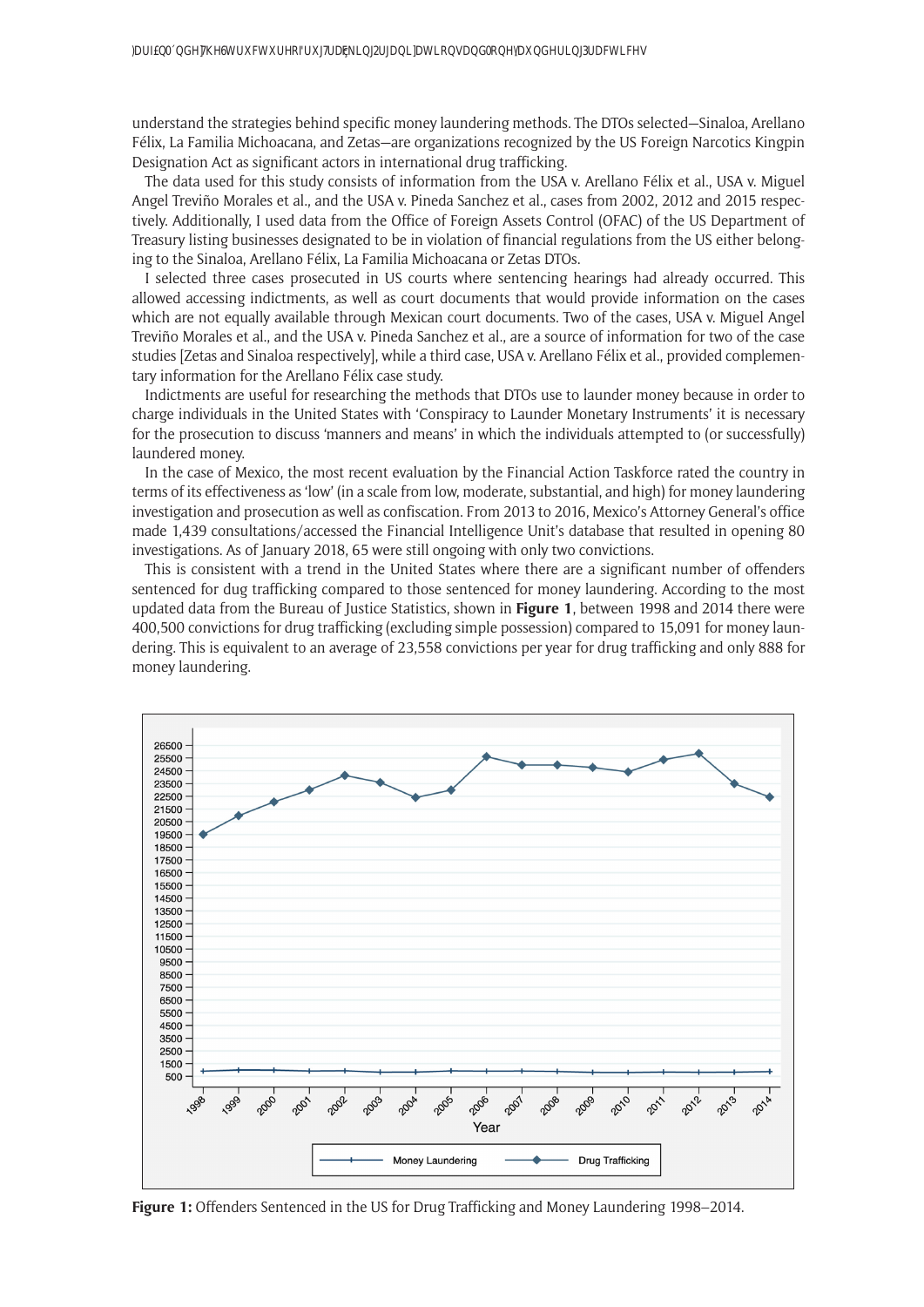I also selected two cases prosecuted in Mexican courts. While the information available on these is significantly scant, given that information from Mexican courts is less readily available, I used cases that received ample media coverage both in Mexico and the US. Furthermore, the methods discussed in these cases were also covered by the US Treasury department.

I triangulated the data from indictments and OFAC with publicly available records on money laundering schemes including investigative reporting. The most important element of the triangulation involved information collected during field interviews in Mexico and the United States with journalists, policy experts, and government officials involved in anti-money laundering strategies either during the Calderón administration (2006–2012) or the Peña administration (2012–2018).

For the interviews, all respondents were notified that the interviews were strictly confidential and off the record such that the information shared could not be traceable to the source nor directly quoted in this research. The interviews were semi-structured with interview guides tailored for each respondent and with open-ended questions. The types of questions asked included questions about experiences that focused on the actions of respondents, opinion questions in order to establish their thoughts on topics related to their role in counter money laundering policies or analysis, and knowledge questions that sought to establish what the respondent considered a fact rather than what is true objectively (Patton 1990).

Interviews were scheduled first with journalists and policy experts and subsequently with government officials. This was done in order to acquire information that had not been published that would serve to design topical probes that would prevent current and former government officials from providing answers that could be found on public sources. A total of 22 interviews were conducted and interviews lasted between 60 to 90 minutes. On average, the interviews produced information that is not available publicly and is very unlikely to be published in the coming years.

## **V. Mexican DTOs: Risk-averse vs. Risk-tolerant Money Laundering**

To date there is no consensus on the literature on Mexican DTOs regarding the structure of each organization. Process tracing conducted using data from indictments, journalistic accounts, and publicly available documents strongly suggest that the DTOs examined in this research—Sinaloa, Arellano Félix, Zetas, and La Familia Michoacana—closely resemble the structural types discussed. In this research Sinaloa and Arellano Félix are considered to approximate a hierarchical structure whereas Zetas and La Familia Michoacana resemble a wheel network structure.<sup>2</sup>

This section is not intended to be an exhaustive account of Mexican DTOs; other works provide detailed historical and sociological analyses related to criminal groups (Astorga 2005; Maldonado 2012; Valdés 2013). The evidence provided is not considered the only methods used by the Sinaloa, Arellano Félix, Zetas, and La Familia Michoacana DTOs to launder money.

Instead, this section provides detailed examples that emphasize the strategic component in money laundering activities. For the purpose of this research, Sinaloa DTO exclusively refers to the criminal group rather than the state in Mexico also named Sinaloa. Furthermore, Sinaloa DTO is understood as the groups also known as 'Guadalajara Cartel' and 'The Federation'. The Arellano-Félix DTO is also known as the 'Tijuana Cartel'.

#### **V.I. Risk-averse methods for money laundering: Currency exchange houses**

On an otherwise typical Southern Californian summer day in 2013, Eduardo Arellano Félix a.k.a. "el doctor" (the doctor) was sentenced to 15 years in prison for money laundering charges in a federal court in San Diego. He was the last of the wanted Arellano Félix brothers of the Arellano Félix Organization (AFO) to be brought to justice and after his sentence different US government agencies expressed their satisfaction.

Special Agent William R. Sherman from San Diego's Drug Enforcement Administration (DEA) declared: "the sentence that Eduardo Arellano-Félix received today marks the end of an era in cartel history" (DOJ 2013). In a more reserved tone, Special Agent Jose A. Gonzalez from the Internal Revenue Service's Los Angeles Field Office (IRS) stated "Today's sentencing of Eduardo Arellano-Félix, the last brother and a former leader who ran Arellano-Félix Organization is a significant contribution to the end of brutally violent, multinational drug cartel […] IRS Criminal Investigation, working with our law enforcement partners, leveraged our financial expertise to assist in the dismantling of this dangerous and deadly drug cartel" (DOJ 2013).

 $2 \cdot$  For a detailed discussion on the origin and characteristics of each structure see Farfán-Méndez (2016).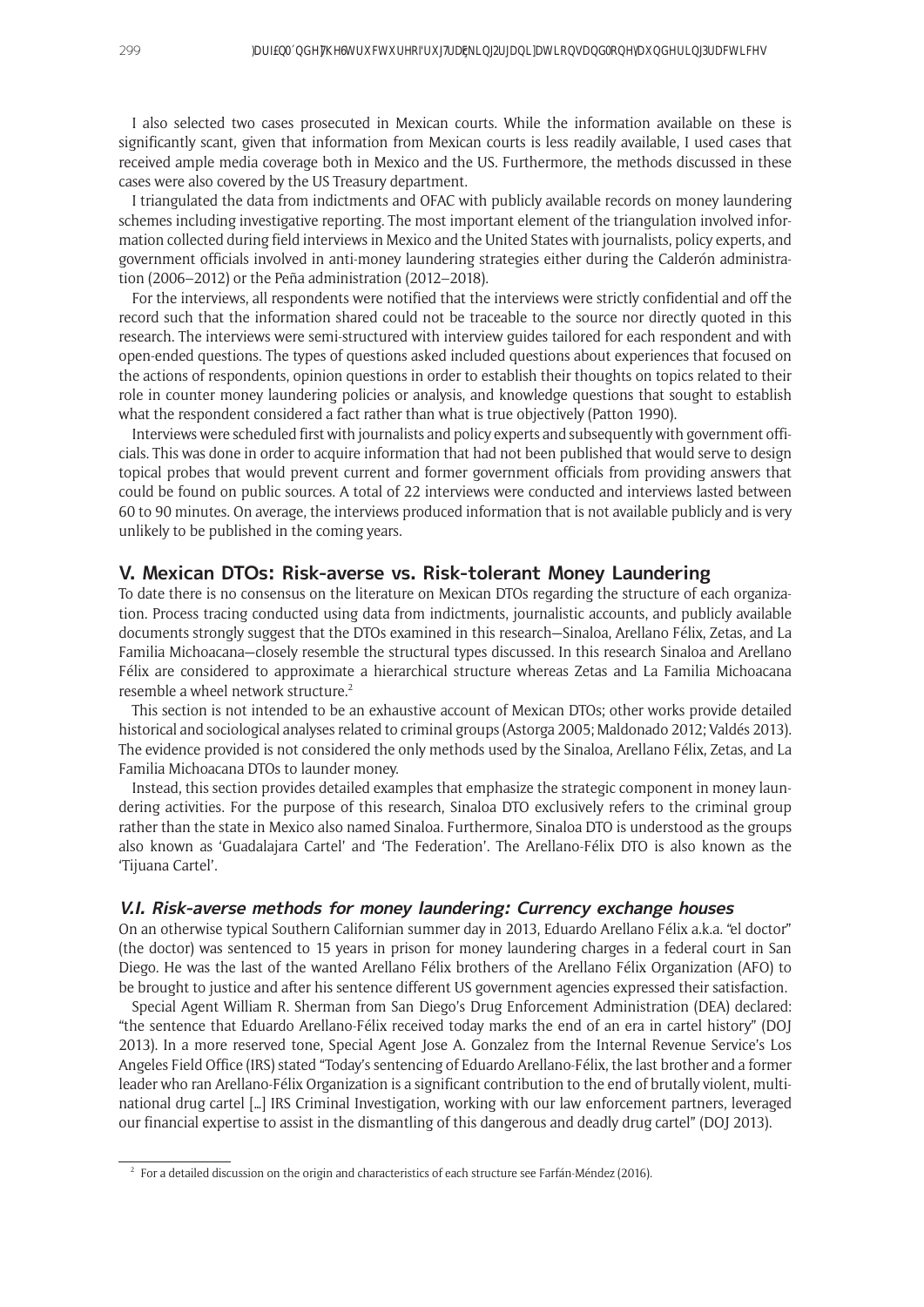Despite the contentment by US government agencies, Eduardo's direct involvement in money laundering remains unclear. Eduardo Arellano-Félix was first indicted in 1998 along with his brothers, Alberto Benjamín, Francisco Javier, and their associates Miguel Aguirre-Galindo and Jesús Labra-Avilés on drug conspiracy charges. In 2002, prosecutors added charges of racketeering, conspiracy to distribute and import marijuana and cocaine, and money laundering.

The seventh superseding indictment specifies the roles of all the defendants. For Eduardo, the indictment states 'was the senior advisor to Alberto Benjamín Arellano-Félix, and was involved in, and consulted about, all major Enterprise decisions, including the organization and transportation of drug shipments into the United States, distribution operations in the United States, and the kidnapping and murder of Enterprise "enemies"'. Conspicuously absent are money laundering functions.

The seventh superseding indictment only identifies two specific instances of money laundering and those were conducted by Jesús Labra-Avilés: one in February 1998 for \$68,000 (\$106,047 in 2019 dollars) and another one on March 1998 for \$132,000 (\$205,856 in 2019 dollars). Unlike other indictments that specify *how* the money was laundered, this one only states Labra-Avilés did 'knowingly and intentionally transport, transmit, and transfer monetary instruments and funds from a place in the United States, that is Santa Ana, California, to a place outside of the United States, that is the Republic of Mexico with the intent to promote the carrying on of a specified unlawful activity.' Therefore, if Eduardo Arellano-Félix, despite being sentenced for money laundering and conspiracy charges, was not identified on the indictment conducting this illegal activity, who laundered money for the Arellano-Félix DTO?

On July 2001, in the early months of Vicente Fox's presidency (2000–2006) and five years before the declaration of the war on drugs, Ivonne Soto-Vega a.k.a 'La Pantera' (the panther) was arrested in the city of Tijuana in the border state of Baja California. Mexico's Attorney General's Office (PGR per its Spanish acronym) identified her as 'the main money launderer for the Arellano-Félix organization' (PGR 2001, 2005). According to a press release by the PGR, Soto-Vega was linked to Labra-Avilés through a shared godparent relationship (PGR 2001). In 2005, a circuit court in Mexico determined there was insufficient evidence to convict her and subsequently released her.

That same year, OFAC published a chart detailing the companies and individuals involved in the Arellano-Félix money laundering scheme. In particular, it listed Ivonne Soto-Vega and José Manuel Ruelas Martínez as the managers of a group of brokers that operated one pawn shop, one restaurant, and nine currency exchange houses, eight of which were in Tijuana and one in Guadalajara in the state of Jalisco.

According to FinCEN (2005), dollars from illicit drug sales in the US were smuggled in bulk into Mexico. These dollars were then brought back into the US by declaring the currency in the name of the currency exchange houses in Mexico, therefore concealing the illicit origin of the funds. The currency was then deposited into US bank accounts held in the name of the currency exchange companies. To further conceal the origin of the funds, money from these accounts was transferred via wires to bank accounts around the world, although OFAC does not specify which countries.

Ivonne Soto-Vega's absence from the Arellano-Félix organization indictment is notable, not only because the Mexican government identified her in 2001 as the main money launderer for the Arellano-Félix DTO, but because in 2005 the Department of Treasury stated that Ivonne Soto-Vega laundered over a threeyear period more than \$120,000,000, an amount far superior to the \$200,000 laundered by Jesús Labra Avilés. Importantly, both Mexico's Office of the Attorney General and the US Department of Treasury identified Soto-Vega as a money launderer but not as a member of the Arellano-Félix DTO. Notably, the Mexican government did not shut down the currency exchange houses designated under OFAC's Special Designated Nationals List (SDN List).

While laundering money through currency exchange houses could be regarded a risk-tolerant strategy, at the time Soto-Vega laundered money for the Arellano Félix DTO there were key institutional and regulatory vacuums in Mexico that in fact made it a risk-averse method. On the institutional front, the Financial Intelligence Unit (Unidad de Inteligencia Financiera per its Spanish name) under the Ministry of Finance and Public Credit (Secretaría de Hacienda y Crédito Público per its Spanish name) had yet to be created. Equally absent was the Specialized Unit under Mexico's General Attorney's Office in the Investigation of Transactions with Illicit Proceeds and Currency Falsification (Unidad Especializada en Investigación de Operaciones con Recursos de Procedencia Ilícita y de Falsificación o Alteración de la Moneda). On the regulatory front, it would be another 12 years since Soto-Vegas's arrest before Mexico passed comprehensive legislation against money laundering that required different businesses, including currency houses, to report transactions to the Financial Intelligence Unit at the Ministry of Finance and Public Credit.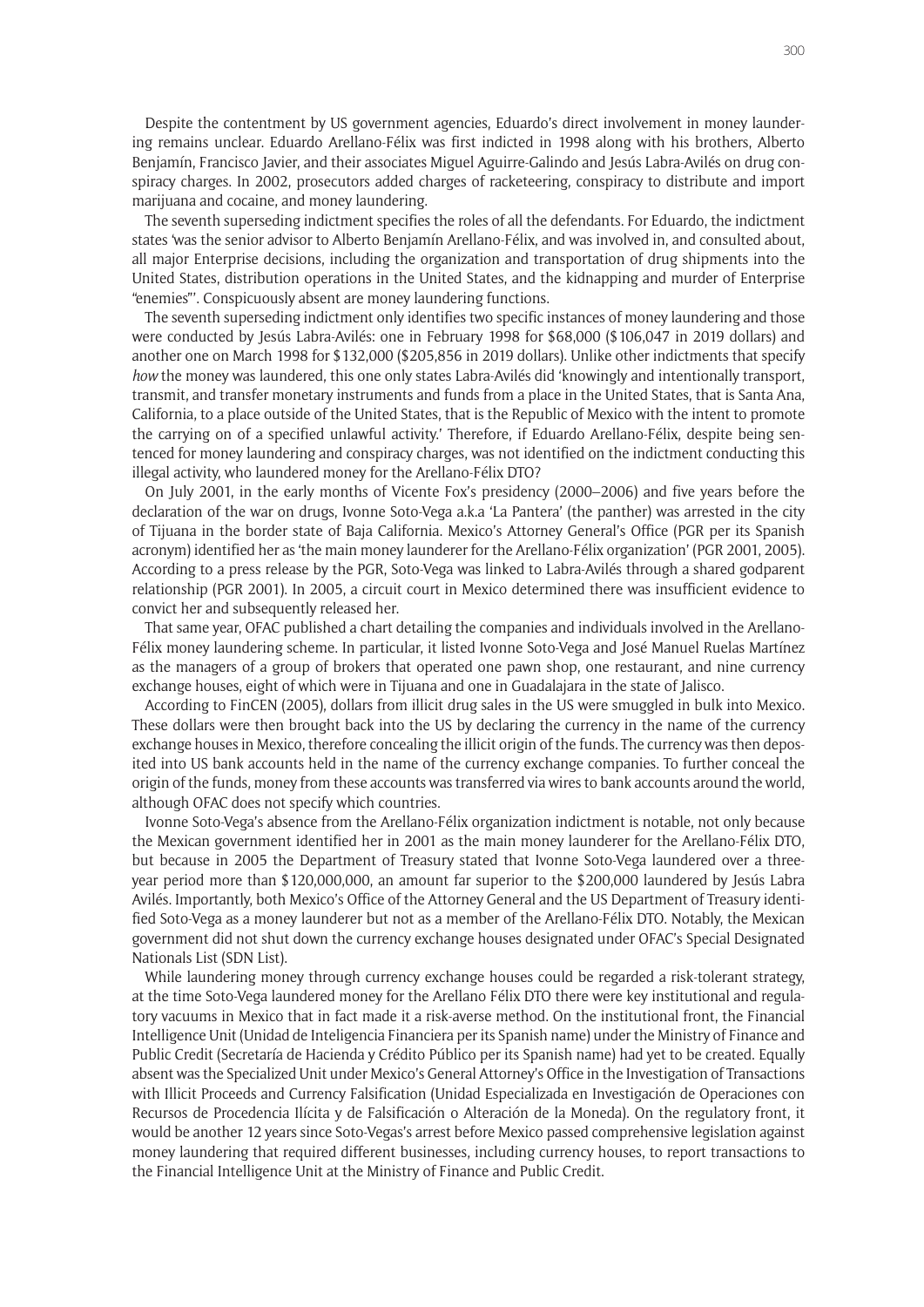#### **V.II. Risk-averse methods for money laundering: Gold trading**

On February 2015, 31 individuals were arrested in the United States on charges of laundering \$98.7 million for the Sinaloa DTO. The criminal complaint, page numbers indicated in parenthesis, states the individuals collected \$101 million in narcotics proceeds, of which \$98.7 million was sold for gold, \$1.4 million was seized by law enforcement, and approximately half a million was transferred to a bank account (309).

According to a multi-year investigation (2011–2014) led by Immigration and Customs Enforcement (ICE) in cooperation with Homeland Security, the Internal Revenue Service, and the Bureau of Alcohol, Tobacco, Firearms and Explosives (ATF), the individuals laundered money by purchasing scrap and fine gold at jewelry stores and businesses with proceeds from crime, reselling the gold to refineries mostly located in Florida, and then transferring the money to Mexico.

The criminal complaint filed in the Northern District Court of Illinois Eastern Division (USA v. Pineda Sanchez et al.,15CR61) details 49 separate occasions between 2013 and 2014 in which the individuals charged collected proceeds for the laundering scheme. Most of the data on the criminal complaint come from an informant identified as CI-2 who was part of the scheme by picking up proceeds, sending them to the refineries, and sending the money to other members of the scheme in the United States.

In order to spread the risk, the Sinaloa DTO had differentiated functions and roles including: money pickup operations, bulk cash smuggling operations, and operations including the purchase of gold. In a standard transaction a DTO-associated broker provided a phone number to an associate along with a code phrase to say to the individual who answers the phone. The code phrase was used to confirm both parties were executing a previously agreed upon money contract between the broker and the DTO. If the code phrase and the name did not match, the pick-up was not conducted and the purchaser contacted the broker in order to re-schedule a pick-up or cancel it entirely.

Once the courier had delivered the money, the person who received the proceeds used it to buy gold and send it to previously agreed-on refineries mostly in Florida and rarely in California. The gold was sent using prepaid envelopes with tracking numbers that were given to the broker via e-mail. Once the gold had been sent, the broker and the sender confirmed the spot price (or the current market price) in order to estimate their payment for the services rendered, usually between one and two percent of the total laundered amount. The spot price was generally verified by a member of the Sinaloa DTO who either confirmed with the broker or lowered the price. On the few occasions when the DTO member disagreed with the broker on the price, it was the broker and his team who absorbed the loss.

Due to the illegal nature of the business, pickups between the money courier and the purchaser of gold (informant) were usually conducted in public locations, generally parking lots during daytime, allowing both parties to exchange the money without raising suspicion as well as to scout for potential law enforcement activity.

The recipient of the money always asked for confirmation of the amount given to him in order to verify that the courier was delivering the same amount as the one discussed with the broker. The recipient never counted the money in public and only received the package from the courier. Packaging was discreet generally using shopping bags from common retailers or simple black bags. These measures were not fortuitous but deliberate, as the informant said to one courier "some people want to do it very carelessly" (139). And in relation to a potential nighttime pickup "It's too late […] It's not good to be moving around at night. It's tough at night. Things can only go bad" (157).

Nevertheless, on several occasions, after law enforcement took the money from the informant and counted it (before sending it to the refinery) there were discrepancies between the amount stated by the broker and the one received by the courier.<sup>3</sup> The pocketing of proceeds by the courier is a first-rate example on how DTO agents pursue their private economic interests some of the time. After money went missing on several instances by different couriers, the broker and the purchaser of gold discussed the possibility of renting an office space where the purchaser could count the money to conduct internal audits. This idea, however, never materialized partially out of a concern that a storefront could attract unwanted attention from law enforcement.

Given the ever-present possibility of interdiction, the courier did not transport vast sums. In turn, the courier dropped-off amounts usually no larger than \$100,000 using \$20 denomination bills. To contextualize, \$100,000 is not a considerable figure for the Sinaloa DTO. If the information on case number

<sup>&</sup>lt;sup>3</sup> The undercover operation was set in such a way that the informant's participation stopped once he received the money. After the pick-ups law enforcement agents would take the money from the informant and count it. Then it was law enforcement that would buy gold and send it to the refinery using pre-labeled envelopes. Law enforcement gave all the details to the informant so he could communicate with the broker as if it was him conducting the business.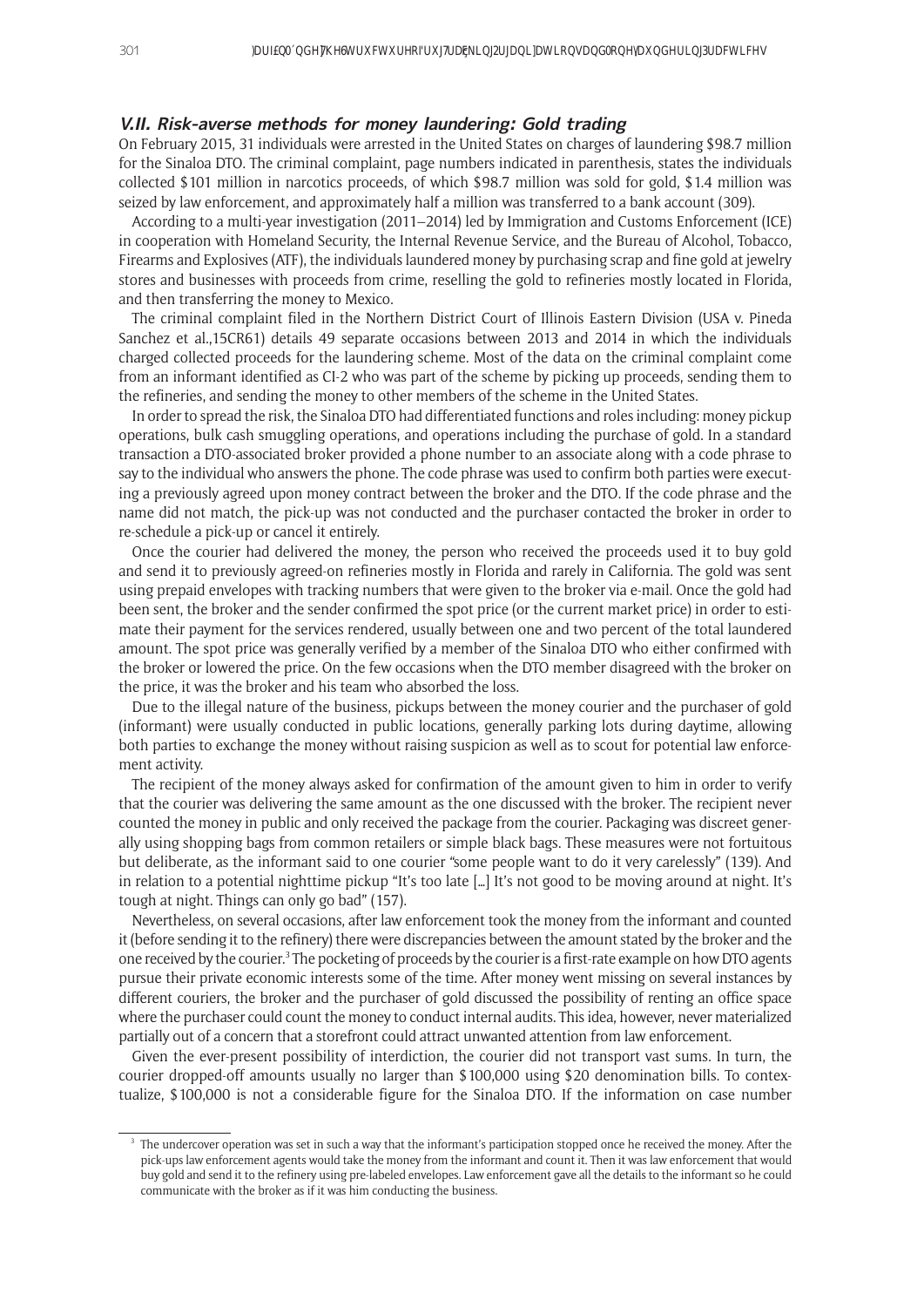09-CR-383 is correct, the wholesale price for each kilo of heroin was \$55,000. Therefore, receiving \$100,000 for laundering represented less than the sale of two kilos of heroin; a small portion considering that the US government alleges one wholesaler received between 1,500 and 2,000 kilos or the equivalent of \$110 million in merchandise each month.

Laundering small amounts rather than larger ones is costlier for the individuals involved in the scheme because they risk contact with law enforcement more regularly compared to situations where they launder larger amounts and therefore have to deliver money less frequently. However, using smaller amounts is safer for the DTO that will only lose a limited quantity if the money gets interdicted.

According to the broker, this was also done in part to build trust with the DTO. Based on a conversation with the informant, the broker believed that efficient performance and on-time delivery of the money would increase the amounts they received for laundering in the future. Specifically, he stated, 'They are going to open up on their own. They will begin to trust on their own. Later they are going to tell me, "Look, I'm going to bring you a hundred [\$100,000]"' (29).

On one occasion when the money was going to be delivered late, after already fixing a date with the DTO, the broker requested the informant to pick-up the money and launder it right away. In exchange he said, "I'll give you my one percent. I don't want to profit anything; the thing that I want is not to let him down" (227). According to the broker delays were not problematic on their own right for the DTO. Miscommunication, however, created issues. In relation to the delay the broker said, "Why didn't you tell me? I committed myself. When you talk to me, you need to tell me the truth. Everything, alright? You lie to me, I relay the lies and I'm the one who gets it" (85).

Per instructions of law enforcement, the informant sometimes would ask couriers about their activities outside delivering money. The response by couriers was generally the same: they were only in charge of delivering money and their supervisors were adamant about not combining their activities with other drug trafficking operations. They specifically kept individuals involved in laundering money from participating in the sale and distribution of drugs because this could attract the attention of law enforcement.

After the seizure of \$110,000 by law enforcement, the DTO took measures to heighten the security related to the scheme. Data from the criminal complaint show that the brokers held a meeting with managers from the DTO in order to determine who should bear responsibility for the loss of \$110,000 during a scheduled pick-up. After that loss, the DTO reverted to only providing smaller amounts of money. This was done in order to try and rebuild some of the trust that was lost when the money got interdicted. Accepting smaller amounts, according to the broker, was a way of building confidence and showing that his team was not cooperating with law enforcement. In addition, individuals involved in the scheme changed phone numbers and devices in case law enforcement had tapped their previous ones. A few months later, they also changed the codes used in their telephone and text message conversations (292).

#### **V.III. Risk-tolerant methods for money laundering: Music management**

Risk-tolerant methods were used by the wheel network structure of La Familia Michoacana. Data from Mexico's Attorney General's Office from 2010, show that four years after the irruption of La Familia Michoacana in Mexico's criminal landscape, the DTO laundered money through concerts and county fairs in Mexico and the United States.

Public reports based on the PGR's file PGR/SIEDO/UEIDCS/018/2010 state the DTO hired music groups to play concerts in the United States. Even though these concerts had an average cost of \$50,000, groups typically signed contracts for half a million dollars. At times, concerts were held in venues owned by the DTO. According to the investigation, La Familia DTO owned a venue in Austin, Texas named 'Centenario' and another one in Atlanta, Georgia under the name 'Padrinos Night Club'. Once the group traveled back to Mexico, they would bring back the proceeds in cash—after paying taxes in the US—believing that they were not raising suspicions that the money in fact included proceeds from illegal activities.

It is unclear whether the music groups participated willingly or under duress in this scheme. In one version of events groups were targeted by the DTO that forced them to participate in addition to paying extortion quotas. However, an anonymous music industry expert revealed that some groups that had yet to become popular accepted DTO money in exchange for producing records and writing songs that praised the DTO. Once the music groups became popular, they could participate in the scheme because they could go on tour. In this sense, the DTO would invest in lesser-known groups in the hopes that the songs would become popular and allow them to go on tour.

This arrangement was unstable according to the music industry expert because once a group becomes famous and no longer needs the capital from the DTO it may seek to pursue an independent music career.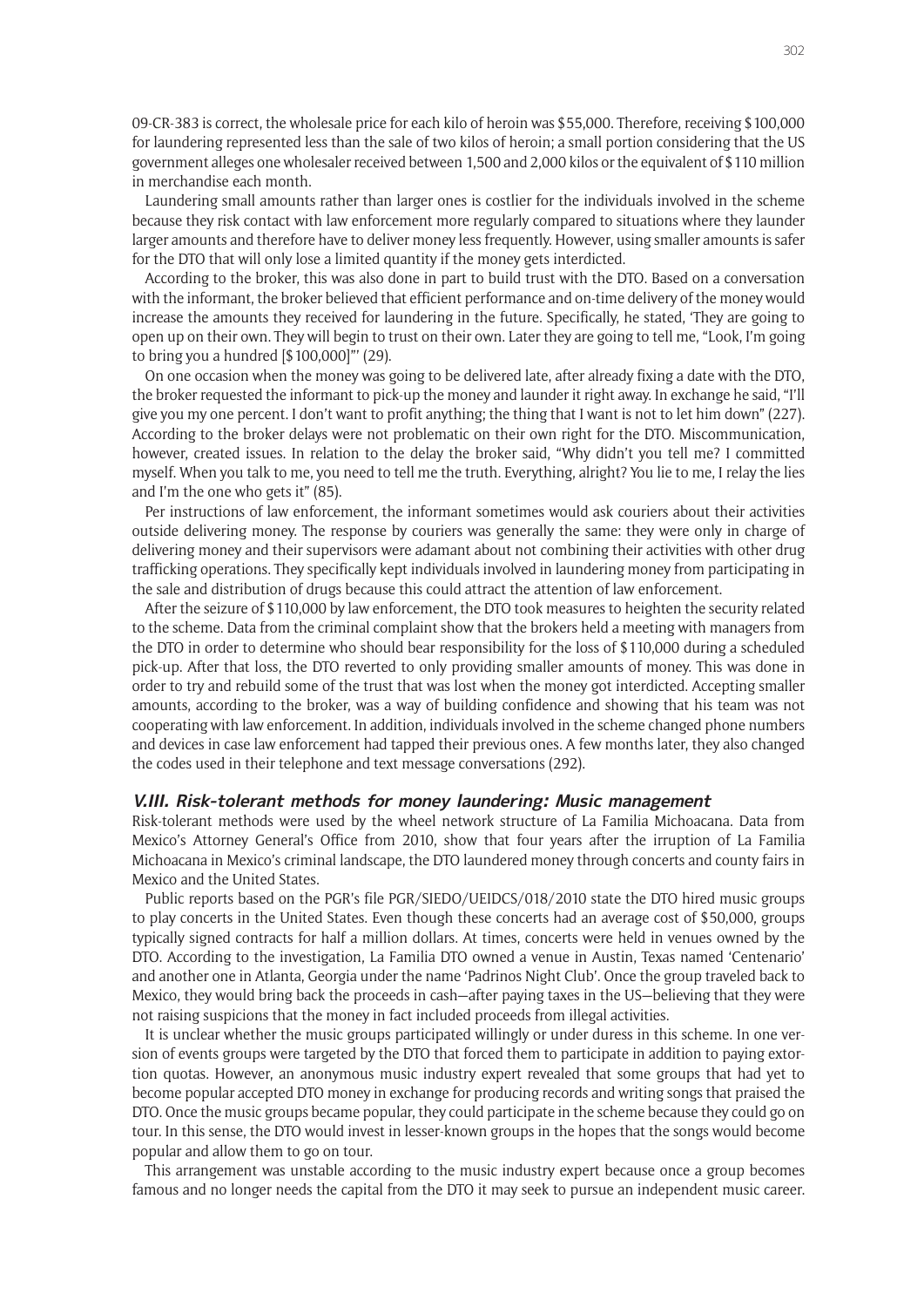However, if a group or any members of the group tried to sever ties with the DTO they were often executed (Redacción a2012). For example, the lead singer of the group K-Paz de la Sierra, Sergio Gómez, was murdered in 2007. A top manager and founder of La Familia, Nazario Moreno a.k.a. 'el chayo' or 'the craziest', allegedly ordered his murder. The singer's body also showed signs of torture and severe burns in the genital area (Redacción b2014).

DTOs also could hire headline acts without their knowledge of who was paying. With more popular groups, the DTO could launder larger sums of money. In 2012 in Los Angeles, California a woman linked to this scheme was arrested and extradited to Mexico. According to the report, she oversaw deliveries of illicit drugs that arrived at the port in Long Beach hidden in avocado crates and guacamole containers. Once the drugs were sold, she laundered the proceeds and sent them back to Mexico using the music group scheme. According to the PGR, groups that participated in this money laundering scheme included *Los zafiros, Los hermanos Salgado, Los hermanos Gil, La dinastía de Tuzantla*, and *Trini y su leyenda*.

#### **V.IV. Risk-tolerant methods for money laundering: Horse racing**

Gambling generally serves for laundering money by showing income from wins as a legitimate source of money. Gambles with high odds are preferred because a bet placed with higher odds will yield a higher payoff thus justifying a large sum won. This strategy works because bets are generally fixed. Gambling is not an unusual method for laundering money (casinos are obligated to report transactions just as banks do to FINCen), however, the horse-racing scheme used by Zetas shows a lack of expertise at best and a willingness to tolerate high levels of risk. This is because their actions were rarely concealed and in fact continued after encounters with law enforcement.

In 2009 Tremor Enterprises was created in Lexington, Oklahoma, and two years later the LLCs 66 Land and Zule Farms were established.<sup>4</sup> These LLCs were constituted by a section of Los Zetas leadership for buying, training, breeding, selling, and racing quarter horses. The names of Tremor Enterprises and Zule Farms are relevant given that Tremor comes from the combination of the last names Treviño and Morales of the Treviño Morales brothers and, in particular Miguel, who was a high-ranking member of the Zetas. Furthermore, Zule Farms derives from the first name Zulema who is the wife of José Treviño Morales, brother of Miguel.

Rather than concealing their business using other names, the Treviño Morales siblings used their real names despite knowing they were of interest to law enforcement. Another sibling, Francisco, a.k.a. 'Kiko' had been sentenced in Texas in 1995 for possession and distribution of marijuana.<sup>5</sup> By one account, even though José was not indicted, his name came up during the trial which likely explains his absence during his brother's sentencing (Tone 2017: 27).

The decision to use José for the horse business can seem advantageous for starting and operating what appeared as a legitimate business in the United States. This is because José has US citizenship (acquired through marriage) and does not have a criminal record. However, José's relationship to Miguel was well known to US authorities who sent him to secondary inspection every time he crossed the border returning from Mexico (Tone 2017).

However, by naming corporations after his family name and drastically increasing his income, he was bound to attract the attention of law enforcement that was already attempting to trace his brother through him. José and Zulema Treviño had a checking account with an average income of less than \$3000. After the first race where a Tremor Enterprises horse won, he deposited the winnings—\$435,000—into his Bank of America account.

Straw purchasers in the horse racing scheme knew that José's presence was problematic for the business. As told in one account: 'With José around Carlitos and Fernando [straw purchasers] weren't just another pair of Mexicans with access to big Mexican money. They were José's guys, which made them Forty's guys [Miguel], which was a riskier distinction' (Tone 2017: 103).

In addition to the names of the corporations and José's overt participation, Miguel Treviño was spending large sums of money buying horses at auction at a time where the United States was still in the midst of the Great Recession, and therefore individuals were cutting back on luxury items such as race horses.<sup>6</sup> On

<sup>4</sup> An LLC is a Limited Liability Corporation where the owners are members. LLCs do not pay taxes as a business but according to their profit. Losses are paid for by each member of the LLC. Each member reports either a profit or a loss in his federal tax return. LLCs only have three requirements to be established: a name, the articles of the organization and the required license and permits for their type of business.

<sup>5</sup> 'Kiko' was released in 2014 and presumed in several media outlets as a potential replacement to the Zetas leadership (Corchado 2015; Daugherty and Dudley 2015).

<sup>6</sup> For a detailed discussion of the economic context in which the Zetas conducted their horse operation see Tone 2017.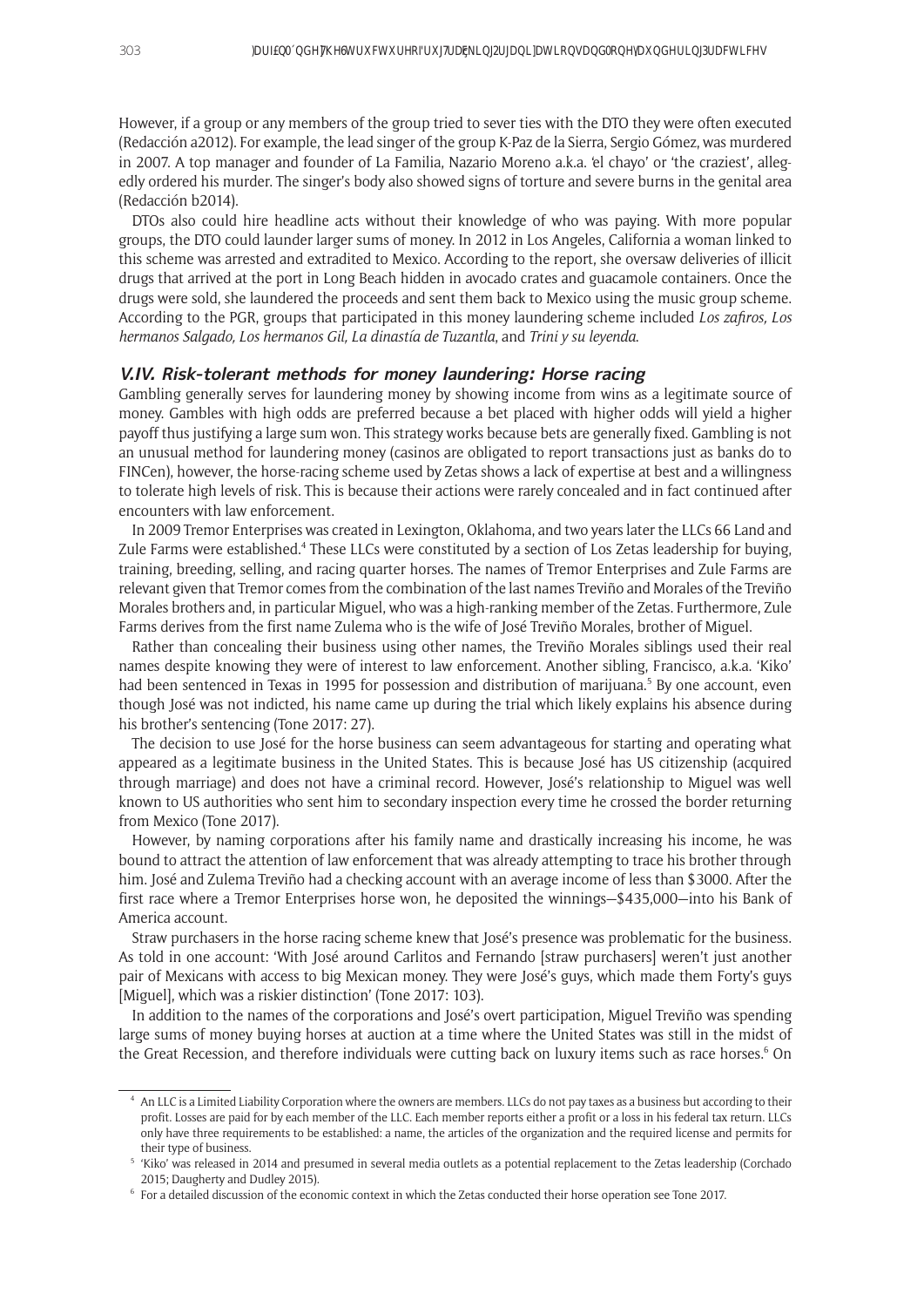multiple occasions purchasers acting on his behalf were the top spenders, including paying \$875,000 for one broodmare—the most ever paid in the history of public quarter-horse auctions—and \$2.3 million for approximately 23 horses; paying almost five times as much as the next-biggest buyer (Tone 2017: 94; 112). According to the American Quarter Horse Association (AQHA), the average race-bred Quarter Horse sells for less than \$20,000 at auction with a monthly maintenance cost of \$1,800 (AQHA 2009).

Tremor Enterprises, therefore, bought elite quarter horses in the industry rather than average race-bred quarter horses that would have allowed them to pass as another buyer. Adding to their risk-tolerant behavior, between 2009 and 2012 Tremor Enterprises grew at a very fast pace and hired one of the best-known trainers in the industry—Paul Jones, who charged \$45 dollars per day per horse housed at his stables. The Zetas leadership sent 45 horses to Jones for training with a total monthly cost of \$60,750.

In 2009, the horse Tempting Dash won the Dash for Cash in Texas as well as the Texas Classic Futurity for an amount of approximately \$1.5 million. In 2010, Separate Fire won the Ed Burke Futurity in California one of the most prestigious races in the industry—for \$1 million dollars and that year, the horse Mr. Piloto won the All American Futurity in New Mexico for \$1 million. As noted by the journalist Ginger Thompson, the All American Futurity is 'considered the Kentucky Derby of quarter horse racing' (Thompson 2012).

What is important about hiring Jones, spending big at auctions, and claiming significant victories is that it put the spotlight on Tremor Enterprises. By becoming the top spenders at auctions and winning major races in the industry, Tremor Enterprises attracted the attention of the media. However, instead of shying away from the press, the leadership of Zetas appeared on publications discussing their success story as a newly formed business in horse racing. Unlike members of Sinaloa DTO whose pictures are scarce and often from arrests, the Treviño Morales family willingly appeared on popular equine publications. Furthermore, José Treviño gave interviews about his good luck in selecting winning horses (Tone 2017).

In addition to attracting the attention of law enforcement, the interviews also provided information that revealed the inner workings of the operation. By trying to look like another proud owner José drew attention to the straw purchasers who were acting on behalf of the Zetas. During one interview José declared, 'I liked her on the catalog page, and I liked her at the sale'. This gave evidence to the Federal Bureau of Investigation (FBI) of the involvement of Zetas because previously José had maintained 'he bought the horses *after* the sales […] only transferring ownership after the potential revenue spiked' (Tone 2017: 209 emphasis from the original).

## **VI. Incompetence, Liquidity Shortage or Risk Appetite?**

While all organizations legal and illegal exhibit different levels of competence, the risk-tolerance versus the risk-aversion illustrated by the cases presented in Section V cannot be solely attributed to varying degrees of dexterity or 'street smarts' of each group. DTOs invest differently in their human resources which affects the risk appetite they have or how willing they are to sacrifice assets, both human and financial, which in turn impacts the methods for laundering money. Notably, risk aversion *does not* equal no-risk. Even when a group uses risk-averse methods, they are still involved with illegal activities which involve a cost of doing business. Furthermore, while risk-appetite is not the only variable that affects money laundering methods, it remains a variable of interest for understanding behavioral patterns of DTOs and their finances.

Laundering money by trading in gold and through currency exchange houses are risk-averse strategies used by the Sinaloa and Arellano-Félix DTOs. While the disruption of the methods was costly from an operational point of view, the Sinaloa and the Arellano-Félix DTOs did not have to confront law enforcement in connection to these schemes. On both cases, the individuals who were arrested were not top managers for the DTO but brokers who worked for them as part of several money laundering schemes. In other words, they were subcontractors for the DTO. This is clear insofar they did not launder all the proceeds obtained from the wholesale business in the United States, and more specifically in Illinois and California.

In the absence of institutions and regulations on anti-money laundering practices in Mexico, using currency exchange houses was a risk-averse strategy. This is because there were no special units within the Ministry of Finance and Public Credit and/or the Attorney General's Office that allowed collecting intelligence on money laundering practices. Furthermore, there was no comprehensive anti-money laundering regulation that required currency exchange houses to report transactions to the Ministry of Finance and Public Credit. Consequently, the activities conducted by the currency exchange houses in Mexico could easily avoid any law enforcement scrutiny, benefitting from a context with sophisticated financial products but a very loose regulatory environment.

The least risk-averse link in the chain of the currency exchange scheme was returning the dollars to the United States in the name of the currency exchange houses in Mexico and using US bank accounts. This is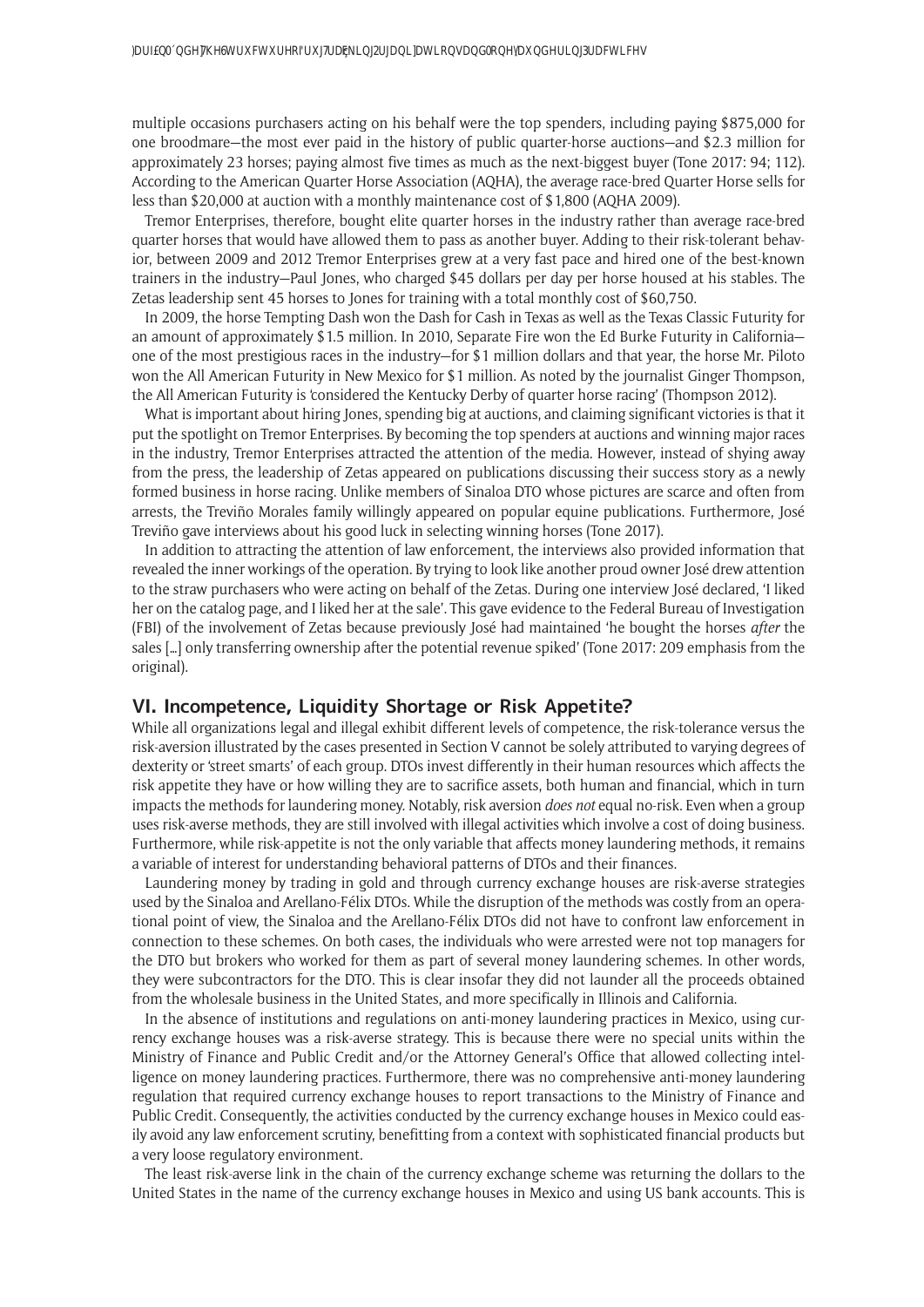because unlike Mexico that lacked anti-money laundering regulations, the US had in place the Bank Secrecy Act which regulates banks, national and foreign, operating in the US to safeguard the financial institutions against money laundering. However, despite being discovered, the scheme remained risk-averse, both because the currency exchange houses continued to operate in Mexico, and because Ivonne Soto-Vega, the alleged brain of this money laundering scheme, was freed less than four years after her arrest.

The fact that the currency houses continued to operate is important for understanding the risk-aversion of the Arellano-Félix DTO. Once they were discovered, they did not lose financial assets, but rather the possibility of using the US financial system for laundering their ill-gotten gains. In this sense, they were able to continue to operate with other entities within Mexico and other countries. Additionally, given that Soto-Vega was released on the grounds that there was insufficient evidence to convict her, demonstrates the overall regulatory weakness at the time for prosecuting financial crimes. While it is possible that Soto-Vega paid for her freedom, it remains true that the Mexican government was not able to produce sufficient proof that she in fact laundered \$120,000,000 as alleged by the US government.

Long after she was released, the Arellano-Félix DTO continued its operations as evidenced by the subsequent arrests and deaths of some of the Arellano-Félix siblings. Even after Eduardo's sentence in 2013, the DEA declared the death of this organization, to date the organization continues to be recognized as a player in transnational drug operations albeit without the power it wielded in the late nineties and early 2000s (InsightCrime 2018).

In the case of gold trading, once the scheme was dismantled, the DTO did not lose money, except for the \$1.4 million confiscated during the gold-for-cash investigation from an estimated monthly income of \$110 million. Selling gold in Florida illustrates the risk-aversion in the gold-for-cash scheme. According to 2013 estimates, gold was the top export and import for the Miami Customs District while South Florida is considered a hub for bullion trading, assaying, refining, logistics and financing operations. In 2012, Miami's gold imports, including scrap gold and gold-plated jewelry totaled \$8.8 billion (Whitefield 2013). Given the booming gold business in Florida, small shipments from Chicago could be low-key, providing a good cover for laundering money.

Evidence from the criminal complaint also shows at least one refinery used in the process was in cahoots with the DTO. This refinery was used because it also had offices in Mexico which allowed transferring money to the DTO in a more direct way. In order to make the shipments and transactions as circumspect as possible, the refinery made the receipts as payments for brass rather than gold. Today, it would be nearly impossible to trace the money that was laundered using this scheme prior to the investigation of law enforcement.

Informants also highlighted the low-risk appetite exhibited by Sinaloa. According to the government officials interviewed, a significant element for understanding how Sinaloa launders its proceeds relates to a very sophisticated wealth management structure that not only launders but also integrates the money into the financial system so future generations of family members can use the money earned through criminal activities. Wealth management differs from other banking practices in that it is a:

'[T]ype of financial planning that provides high level net worth individuals and families with private banking, estate planning, legal resources, and investment management with the goal of sustaining and expanding long-term wealth […] The banks create separate branches, services and other benefits to retain or attract these customers who typically bring in more profit than other retail banking customers' (Wu, Lin, and Tsai 2010: 972).

That is, Sinaloa *prefers* to use low-key schemes that will ensure their family members can use the money at a later time and therefore keep the money within the financial system. Some of the wealth management banking services include:

'[P]ortfolio management and rebalancing, investment management and strategies, trust and estate management, private banking and financing, tax consulting, and family office structuring. Products can include stocks and stock trading, equity-linked investment, structured savings, structured investments and derivatives, foreign exchange, mutual funds and unit trusts, property management and investments and alternative investments (wine, precious metals, property)' (Wu, Lin, and Tsai 2010: 973).

The process of layering, therefore, is a complex one where there are many stages involved in distancing the money from the criminal activity. This complex layering creates important barriers for obtaining proof of the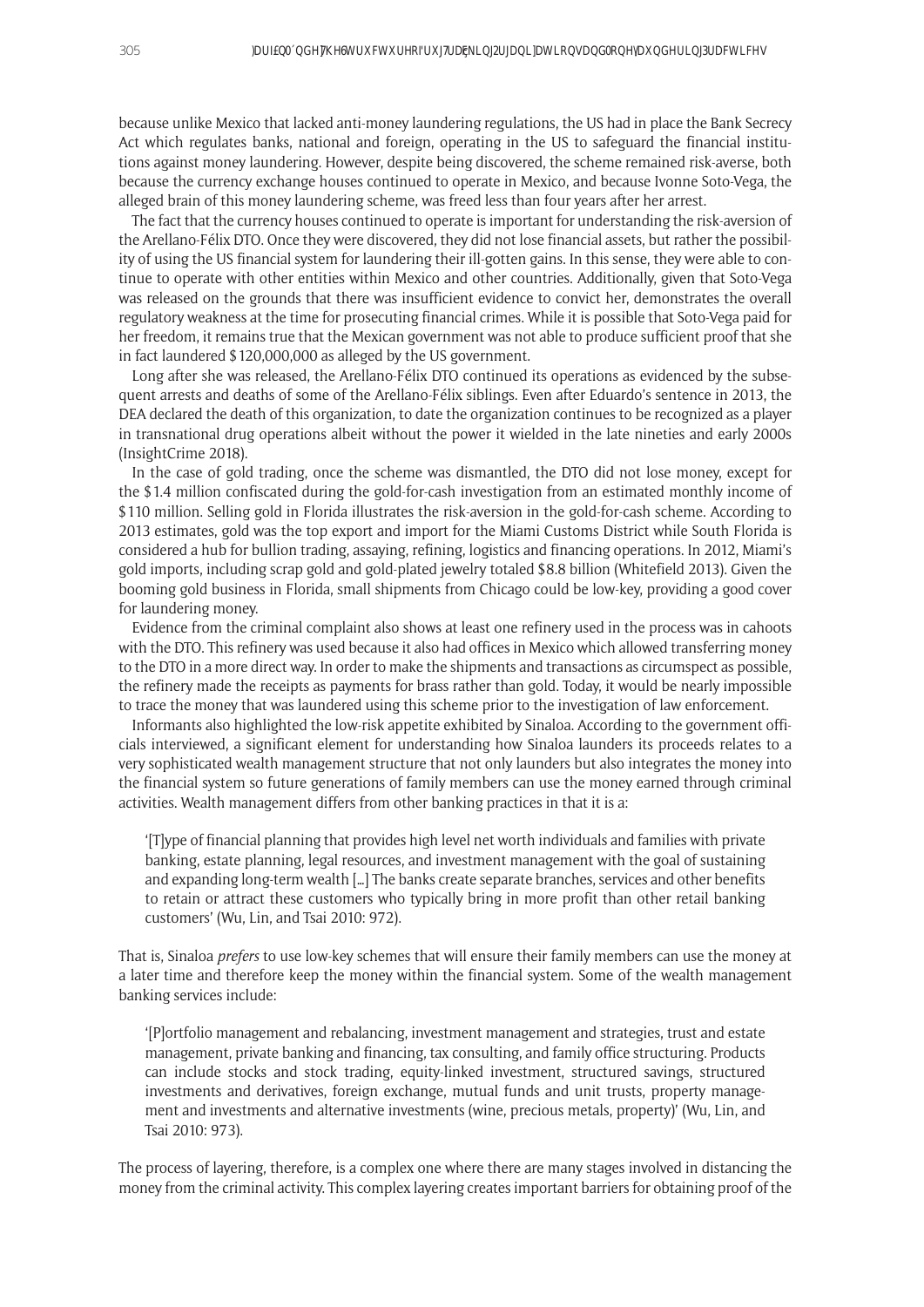illegal origin of the funds with the overall result that the offender, and his family, continue to have access to his money in the long-term.

According to interviews, given that Sinaloa engages in wealth management instead of regular banking, the types of services used for laundering money are also different from other organizations. They use professional services that have a proven track record for successful tax evasion. Per the sources consulted, this gives Sinaloa a guarantee, to the extent that you can acquire one in these type of dealings, that the individuals conducting the operations are experts in finance. When family members are not directly involved in laundering money, they use professional services that have a thorough understanding of financial regulations in order to avoid basic mistakes such as depositing 'smurf' amounts that attract the attention of law enforcement. In return for their services, these experts generally charge a commission, which can be understood as an acceptable cost to the DTO for laundering their money without attracting attention.<sup>7</sup>

Unlike the gold scheme and the currency exchange houses, the horse racing and the music management businesses used by La Familia Michoacana and the Zetas were risk-tolerant methods that resulted in significant financial and personnel losses for the DTOs.

In the case of La Familia, the concerts in the US allowed the DTO to transport bulk sums of cash without having to conceal the money because they had paid taxes. However, once the scheme was discovered, the DTO lost human assets, including the woman who operated in California as well as the music groups that were identified as facilitators for money laundering. In some cases, this did not hinder their popularity, but it is likely other law-abiding venues and music promoters were hesitant to hire them after their links to the DTO were revealed. Furthermore, any revenue generated by the groups after the link was revealed was likely under significant scrutiny by the Mexican and US governments which effectively blew their cover as money launderers.

Moreover, other Mexican musical groups came under increased scrutiny. In particular, contracts for half a million dollars were likely to attract attention, considering headline acts in Las Vegas make less money per concert than what the groups used by the DTO charged per performance. When the spectacle of *La dinastía de Tuzantla* makes more money per concert than Britney Spears, it is likely to attract the attention of law enforcement despite the DTOs attempt to pay taxes and appear as a legitimate business venture.

In the case of the Zetas, José and Zulema Treviño, who primarily managed the horse racing business, were arrested. While Zulema and Alexandra (Zulema and José's daughter) pled guilty to money laundering and received probation, José refused to take a plea bargain and is currently serving his sentence in the United States.

Unlike the currency exchange houses and gold trading that can be low-profile businesses, horse racing and music management attracted scrutiny which was exacerbated by the behavior of the Zetas and Familia Michoacana. In the case of the Treviño Morales brothers, they further attracted attention to themselves by breaking a longstanding tradition in the industry by renaming horses. Whereas 'naming conventions in horse racing are designed to capitalize on pedigree, paying homage to the sire, the dam, or both' (Tone 2017: 115), the Zetas involved with horse racing used names directly linked to them. One Famous Patriot became Tamaulipas Boy, One Proud Feature became Forty Force, and Racing Down a Dream became Number One Cartel. The choices show risk-tolerant behavior by emphasizing Tamaulipas, the hub of operation of the Zetas, the alias Forty, which was Miguel's designation within the group, and flagrant portrayals of the criminal group as the 'number-one cartel'.

Tremor Enterprises also attempted to use the banking system, however, the way it was executed denotes an elementary understanding of how banks monitor transactions. Tremor Enterprises used circular deposits from the LLC to Bank of America and then from the bank to Tremor Enterprises with the intent to generate the appearance of legitimate income being deposited into the account. However, the deposits were always for the same amount thus making it evident that it was a circular transaction.

According to one government official, circular transactions are some of the easiest to identify when looking for suspicious activity (Mexican government official in discussion with the author, August 2014). Moreover, because banks monitor all transactions over \$10,000, Tremor Enterprises made deposits from October to December 2010 for amounts just below this threshold. These 'smurf deposits', attracted attention precisely because it became apparent they were trying to conceal the transaction by using amounts such as \$9,900.

 $<sup>7</sup>$  It is important to note that the existence of professional services does not necessarily imply the existence of a market for launder-</sup> ing money. This is because suppliers of money laundering services are not free to offer their services to any customer.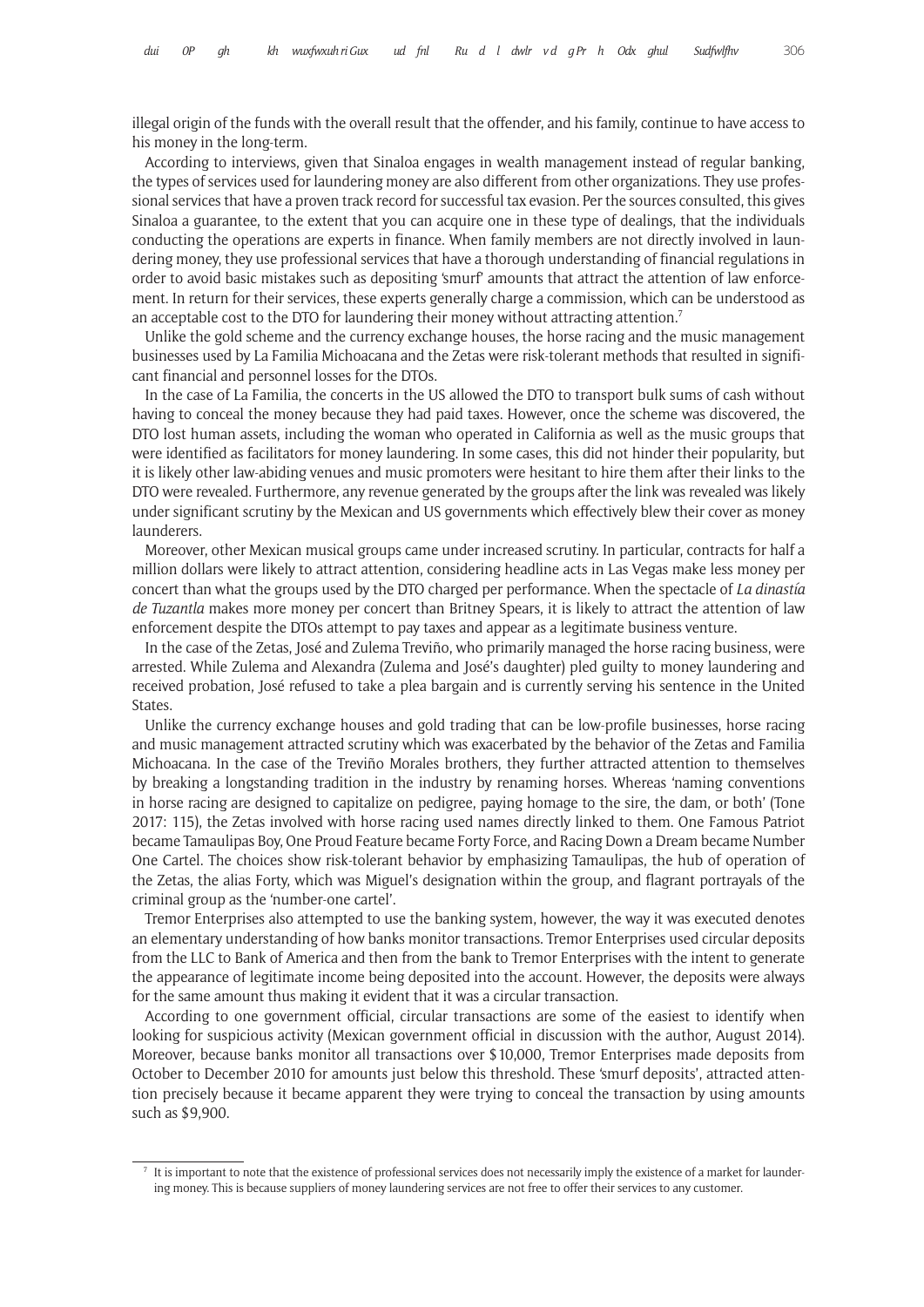They also used similar practices when crossing cash across the border. The practice known as 'structuring' uses couriers who carry cash below the \$10,000 threshold that needs to be reported to US Customs, but who are working together and therefore crossing with an amount of cash greater than \$10,000. In addition to the border crossing, there are multiple checkpoints inland where individuals can legally be stopped and asked for appropriate documents and can potentially be searched.

As part of transferring money used in drug sales for the horse business, members of the Zetas delivered cash at the border despite knowing of the existence of the checkpoints and the potential for interdiction. Structuring is a risk-tolerant strategy for moving money across borders. However, in the case of the Zetas risk-tolerance was exacerbated considering 'they had a lot of confidence in their ability to do that [structuring] without being detected. Even if they were detected they [couriers] were disposable to them. It made no difference' (Joe Tone in discussion with the author, December 2018).

One of the most risk-tolerant actions followed by the Treviño Morales siblings relates to the purchase of properties in Oklahoma to house the horses. José Treviño bought the properties *after* agents from the Drug Enforcement Administration conducted a raid in his home in Texas. Even though the raid was not approved by the field agent from the FBI who was conducting the main investigation, the search of José's home was a clear indicator that law enforcement, and in particular the agency in charge of enforcing laws and regulations related to controlled substances, was zeroing in on them.

It is highly likely that José communicated to Miguel the DEA had searched his family home in Texas (Joe Tone in discussion with the author, December 2018). Yet, despite knowing they were under surveillance, they purchased properties in Oklahoma for the horse business. Had they been risk-averse after the raid of José's home, they would have avoided attracting the attention of law enforcement by not conducting operations related to the business, ceasing communication for a time period, or even closing Tremor Enterprises.

In addition, the US Treasury Department confiscated 500 horses and sold them in 2013 for \$9 million. Notably, Tempting Dash and Mr. Piloto were sold for \$1.7 million and \$85,000 respectively. Consequently, while owning a business that launders money such as Tremor Enterprises can sanitize proceeds at a swift pace, it is a risk-tolerant scheme because it attracts significant attention. Furthermore, once it was unveiled, the organization lacked any mechanisms to protect their assets—both human and monetary—from law enforcement.

Information from witness testimonies from three US federal trials that took place between 2013 and 2016 in Texas revealed that the Zetas had an urgent need for cash in order to pay bribes to local officials and gain control of territories (Smulders et al., 2017). Per the testimonies, at least in two separate occasions the then Governor Humberto Moreira received payments of \$2,000,000 in cash in exchange for control of the state of Coahuila. In another high-level exchange, the Zetas 'donated' \$12,000,000 to Fidel Herrera's campaign to the governorship of the state of Veracruz (Smulders et al., 2017).

Even though these are substantial cash expenses, they are not directly linked to the type of money laundering methods chosen by the organization. This is because while the \$12 million payment to Herrera was to bribe the governor in order to receive state contracts from Mexico's oil company PEMEX, the payment is not a money laundering transaction. Moreover, the cash payments to government officials in exchange for territorial control do not need to be laundered by the Zetas but rather by the recipient of the bribes. In this sense it was Moreira and Herrera who had to produce proof of the legitimacy of the income, and not the Zetas who could transfer the money from illegal activities directly to these government actors. Therefore, the pressing need for liquidity can help explain other reckless behavior by the Zetas but not their risk-tolerant money laundering methods.

Interviews conducted with high-level officials in Mexico and the United States directly involved with anti-money laundering measures provide further evidence about the high tolerance for risk and lack of sophistication exhibited by the Zetas. While the organization had an efficient accounting system in place, in particular to keep track of the money generated through extortion and kidnappings, they do not engage in wealth management practices thus highlighting the short- term incentives present in network structures.

The interviews highlight that Los Zetas launder less money and when they do so, they generally prefer risk-tolerant methods, as evidenced in the lack of sophistication of the horse racing business. More importantly, they committed the fatal mistake of combining a family hobby with an integral part of their business operations.

## **VI.I. What's Next?**

This article presented a risk appetite hypothesis on money laundering practices contingent on the investment of human capital present in each structure of DTOs: hierarchies and wheel networks. The working hypothesis suggests that hierarchies will follow risk-averse practices and wheel networks will tend to choose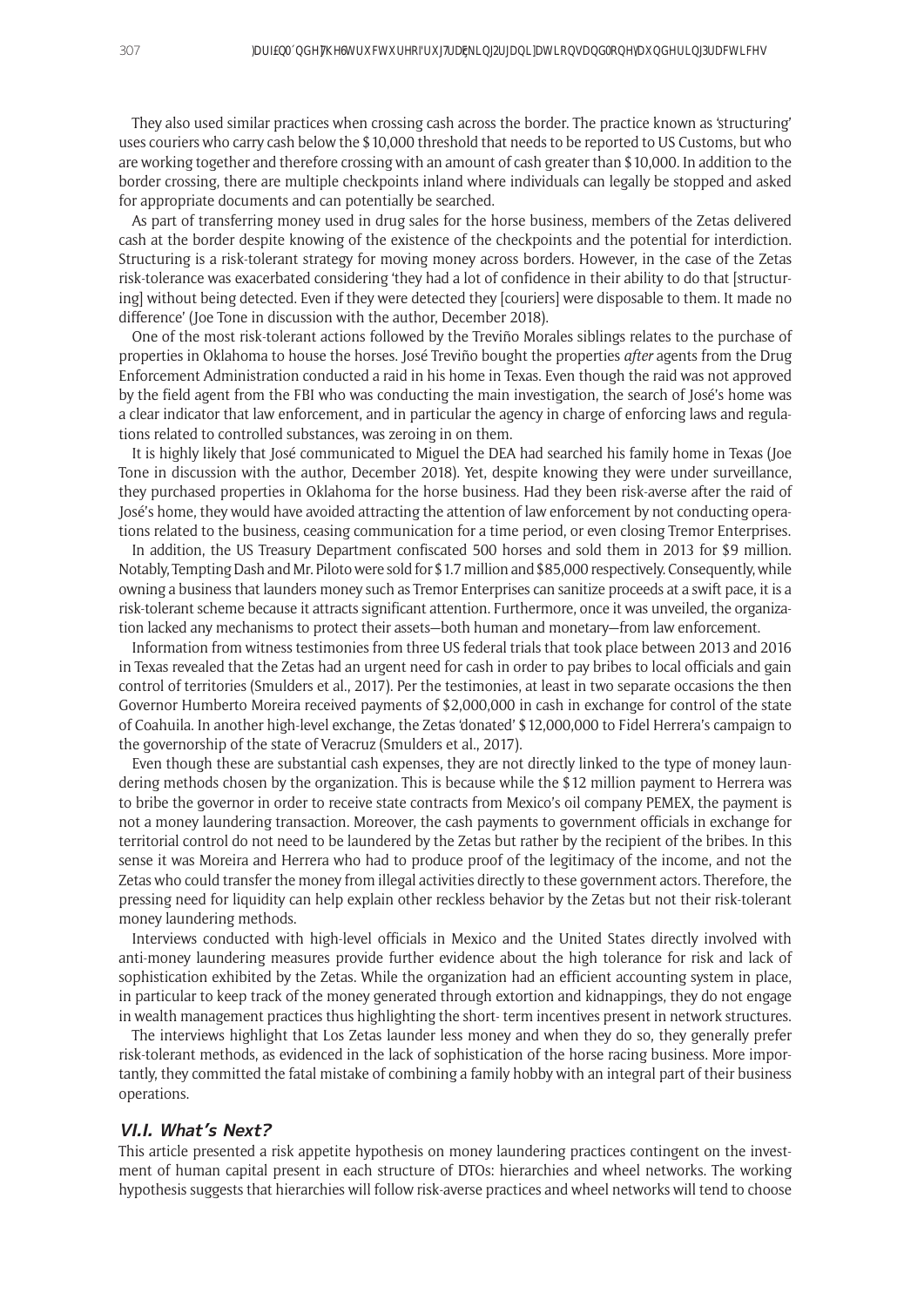risk-tolerant methods. Hierarchical DTOs that invest time and resources in developing managers and incentivize long-term participation will prefer risk-averse methods for laundering money. Risk-averse procedures avoid contact with law enforcement if they are discovered, thus allowing the DTO to safeguard human and financial assets; both which are costly to develop within a hierarchy. In contrast, wheel-network DTOs that hire based on expertise and incentivize short-term participation will choose risk-tolerant methods that are quick but not covert. When the methods are discovered by law-enforcement the DTO incurs financial and personnel losses.

Evidence from four Mexico-based DTOs, Arellano-Félix, Sinaloa, La Familia Michoacana, and Zetas, offers a remarkable level of detail on the strategic component for selecting money laundering methods. Information collected from high-level government officials in Mexico and the United States directly involved with antimoney laundering measures provides strong evidence to support that DTOs launder money in diverse ways, and the difference is a product of strategic choice rather than happenstance. Internal characteristics of DTOs, beyond size, are relevant for understanding decisions made by the organization including laundering money.

Additional data are needed in order to allow a systematic analysis of diagnostic evidence on the degree to which money laundering practices predicted by the risk appetite hypothesis exist. However, focusing on risk-averse versus risk-tolerant methods offers several advantages. On a theoretical level, thinking of the risk appetite of organizations will allow researchers to classify practices for laundering money in relation to the structure of criminal groups. This is important because it transcends descriptive reports on money laundering and a focus on individuals within criminal organizations. In turn, it encourages disaggregating DTOs by paying attention to internal characteristics, beyond size, that determine observed behavioral patterns.

Additional data are needed in order to continue to evaluate the hypothesis. A risk appetite approach does not dismiss previous findings but instead builds on earlier empirical work to deepen our understanding of financial crimes. By thinking of the risk appetite of organizations in choosing methods for money laundering contingent on the structures they have, scholars and policy-makers can benefit from theoretical and empirical advantages currently unavailable in highly descriptive studies of money laundering. More importantly, an analytical framework that considers the risk appetite of criminal organizations can better anticipate financial services that will be targeted by specific groups and thus design intelligent anti-money laundering mechanisms that are not solely reliant on increasingly complex regulation.

## **Ethics and Consent**

All government officials spoke on strict condition of anonymity to the author. Informed oral consent was obtained from all individual participants included in the study.

#### **Acknowledgements**

I appreciate the detailed comments provided by Vidal Romero, Amalia Pulido, Gema Kloppe-Santamaría and members of the writing group at the Center for U.S.–Mexican Studies during the 2017–2018 academic year. I also thank the anonymous reviewers and the editors for comprehensive feedback. I am much obliged to Rafael Fernández de Castro and the Center for U.S.–Mexican Studies at UC San Diego which provided an intellectually enriching environment for completing this article.

## **Funding Information**

Field work for this research was generously supported by the Herbert F. York Global Security Fellowship (2014–2015) from the University of California Institute on Global Conflict and Cooperation and the Gerda Henkel Foundation through the Special Programme on Security, Society and the State (2016–2017).

## **Competing Interests**

The author has no competing interests to declare.

#### **References**

- **Alchian, AA** and **Demsetz, H.** 1972. Production, information costs, and economic organization. *The American Economic Review*, 62: 777–795.
- **AQHA.** 2009. *New owner guide*. AQHA. Available: [http://www.aqha.com/Racing/New-Owner-Guide/Chap](http://www.aqha.com/Racing/New-Owner-Guide/Chapter-1.aspx)[ter-1.aspx](http://www.aqha.com/Racing/New-Owner-Guide/Chapter-1.aspx) [Accessed May 7 2014].
- **Astorga, L.** 2005. *El siglo de las drogas: el narcotráfico, del Porfiriato al nuevo milenio*. Mexico City: Plaza y Janés.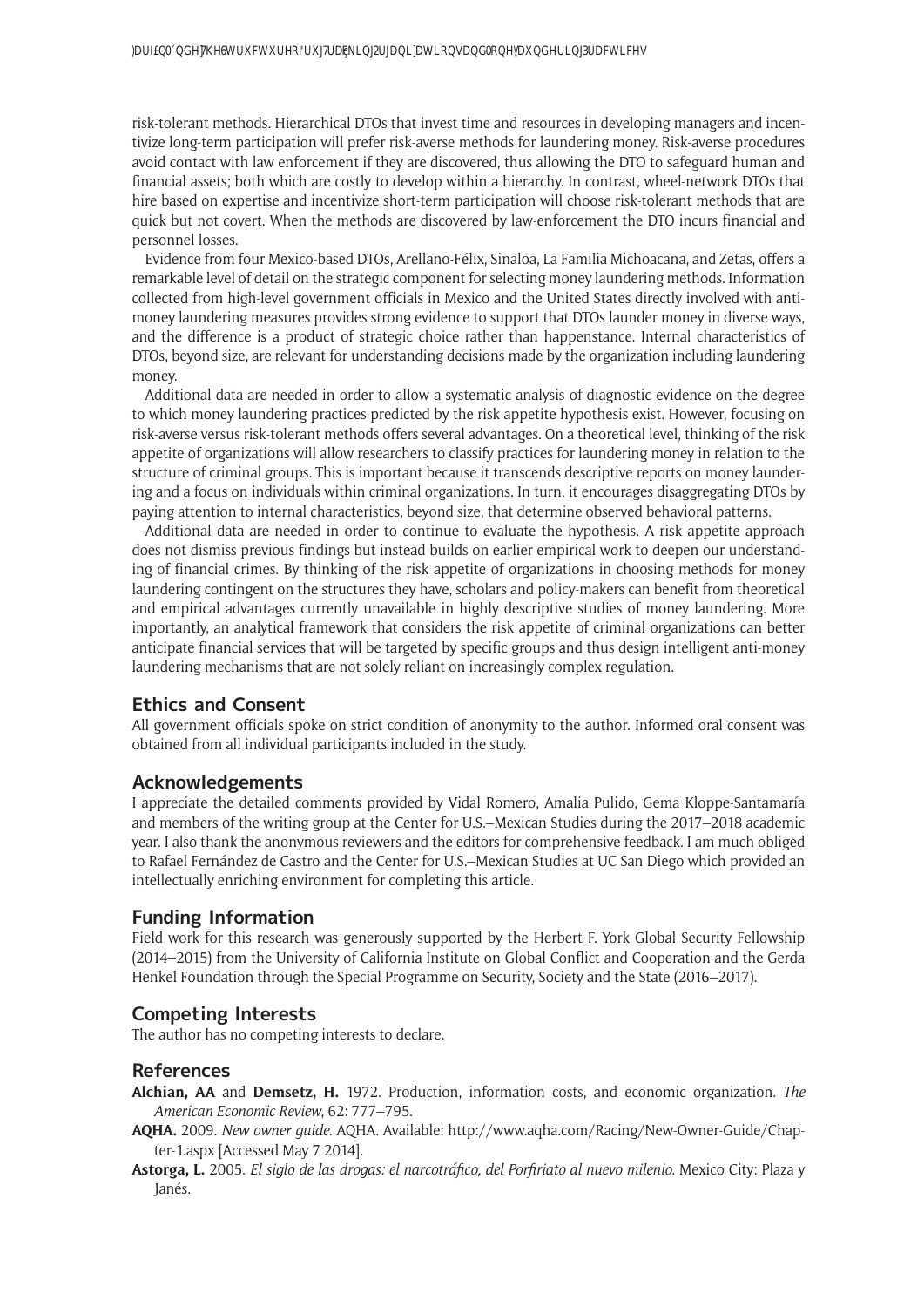- **Balkundi, P** and **Kilduff, M.** 2006. The ties that lead: A social network approach to leadership. *The Leadership Quarterly*, 17: 419–439. DOI:<https://doi.org/10.1016/j.leaqua.2006.01.001>
- **Block, R.** 1979. Community, environment, and violent crime. *Criminology*, 17: 46–57. DOI: [https://doi.](https://doi.org/10.1111/j.1745-9125.1979.tb01275.x) [org/10.1111/j.1745-9125.1979.tb01275.x](https://doi.org/10.1111/j.1745-9125.1979.tb01275.x)
- **Borgatti, SP** and **Halgin, DS.** 2011. On network theory. *Organization Science*, 22: 1168–1181. DOI: [https://](https://doi.org/10.1287/orsc.1100.0641) [doi.org/10.1287/orsc.1100.0641](https://doi.org/10.1287/orsc.1100.0641)
- **Bouchard, M.** 2008. Towards a realistic method to estimate cannabis production in industrialized countries. *Contemporary Drug Problems*, 35: 291–320. DOI:<https://doi.org/10.1177/009145090803500206>
- **Bouchard, M** and **Morselli, C.** 2014. Opportunistic structures of organized crime. *The Oxford Handbook of Organized Crime*, 288–302. DOI: <https://doi.org/10.1093/oxfordhb/9780199730445.013.015>
- **Bureau of Justice Statistics.** *Federal crime processing statistics*. Available: [https://www.bjs.gov/fjsrc/var.](https://www.bjs.gov/fjsrc/var.cfm?ttype=trends&agency=USSC&db_type=SntcEvnt&saf=OUT) [cfm?ttype=trends&agency=USSC&db\\_type=SntcEvnt&saf=OUT](https://www.bjs.gov/fjsrc/var.cfm?ttype=trends&agency=USSC&db_type=SntcEvnt&saf=OUT).
- **Center for Disease Control and Prevention.** 2017. *Provisional drug overdose death counts*. Available: <https://www.cdc.gov/nchs/nvss/vsrr/drug-overdose-data.htm> [Accessed November 3 2017].
- **Coase, RH.** 1937. The nature of the firm. *Economica*, 4: 386–405. DOI: [https://doi.org/10.1111/j.1468-](https://doi.org/10.1111/j.1468-0335.1937.tb00002.x) [0335.1937.tb00002.x](https://doi.org/10.1111/j.1468-0335.1937.tb00002.x)
- **Department of Justice.** 2013. *Last of the Arellano-Felix brothers sentenced*. Available: [https://www.justice.](https://www.justice.gov/usao-sdca/pr/last-arellano-felix-brothers-sentenced) [gov/usao-sdca/pr/last-arellano-felix-brothers-sentenced.](https://www.justice.gov/usao-sdca/pr/last-arellano-felix-brothers-sentenced)
- **Department of State.** 2018. *Annex of statistical information, country reports on terrorism*. Available: [https://](https://www.state.gov/documents/organization/283097.pdf) [www.state.gov/documents/organization/283097.pdf.](https://www.state.gov/documents/organization/283097.pdf)
- **Department of Treasury.** 2005. *Recent OFAC actions*. Available: [https://www.treasury.gov/resource](https://www.treasury.gov/resource-center/sanctions/OFAC-Enforcement/Pages/20050112.aspx)[center/sanctions/OFAC-Enforcement/Pages/20050112.aspx.](https://www.treasury.gov/resource-center/sanctions/OFAC-Enforcement/Pages/20050112.aspx)
- **Department of Treasury.** 2005. *Treasury designates Mexican money laundering cell*. Available: [https://](https://www.treasury.gov/press-center/press-releases/Pages/js2191.aspx) [www.treasury.gov/press-center/press-releases/Pages/js2191.aspx](https://www.treasury.gov/press-center/press-releases/Pages/js2191.aspx).
- **Dickenson, M.** 2014. The impact of leadership removal on Mexican drug trafficking organizations. *Journal of Quantitative Criminology*, 30: 651–676. DOI:<https://doi.org/10.1007/s10940-014-9218-5>
- **Dorn, N, Lutz, O** and **White, S.** 1998. Drugs importation and the bifurcation of risk: Capitalization, cut outs, and rganized crime. *The British Journal of Criminology*, 38: 537–560. DOI:<https://doi.org/10.1093/bjc/38.4.537>
- **Eck, JE** and **Gersh, JS.** 2000. Drug trafficking as a cottage industry. *Crime Prevention Studies*, 11: 241–272.
- **Egmont Group.** 2014. *Egmont cases: Financial analysis cases 2011–2013*. Canada: The Egmont Group Secretariat.
- **Farfán-Méndez, C.** 2016. *Beyond Cartels and Kingpins: A Theory on Behavioral Patterns of Drug Trafficking Organizations*. Ph.D., University of California Santa Barbara.
- **FATF.** 2006. *Trade-based money laundering*. Paris, France: FATF/OECD.
- **FATF.** 2012. *APG trade-based money laundering*. Paris, France: FATF/OECD.
- **FinCEN.** 2005. *Annual report*. Available: [https://www.fincen.gov/sites/default/files/shared/annual\\_](https://www.fincen.gov/sites/default/files/shared/annual_report_fy2005.pdf) [report\\_fy2005.pdf.](https://www.fincen.gov/sites/default/files/shared/annual_report_fy2005.pdf)
- **Garicano, L** and **Van Zandt, T.** 2012. Hierarchies and the Division of Labor. In: *Handbook of Organizational Economics*. Princeton University Press. DOI: <https://doi.org/10.1515/9781400845354-017>
- **InsightCrime.** 2018. *Tijuana cartel*. Available: [https://www.insightcrime.org/mexico-organized-crime-news/](https://www.insightcrime.org/mexico-organized-crime-news/tijuana-cartel-profile/) [tijuana-cartel-profile/.](https://www.insightcrime.org/mexico-organized-crime-news/tijuana-cartel-profile/)
- **Kahler, M.** 2009. *Networked politics: Agency, Power, and Governance*. Cornell University Press.
- **Kenney, M.** 2007. *From Pablo to Osama*, 27–56. University Park, PA: Pennsylvania State University Press.
- **Kleemans, ER** and **De Poot, CJ.** 2008. Criminal careers in organized crime and social opportunity structure. *European Journal of Criminology*, 5: 69–98. DOI:<https://doi.org/10.1177/1477370807084225>
- Levi, M. 2015. Money for crime and money from crime: Financing crime and laundering crime proceeds. *European Journal on Criminal Policy and Research*, 21(2): 275–297. DOI: [https://doi.org/10.1007/s10610-](https://doi.org/10.1007/s10610-015-9269-7) [015-9269-7](https://doi.org/10.1007/s10610-015-9269-7)
- **Maldonado, AS.** 2012. Drogas, violencia y militarización en el México rural: El caso de Michoacán. *Revista mexicana de sociología*, 74(1): 5–39.
- **Malm, A** and **Bichler, G.** 2013. Using friends for money: The positional importance of money-launderers in organized crime. *Trends in Organized Crime*, 16: 365–381. DOI:<https://doi.org/10.1007/s12117-013-9205-5>
- **McGuire, M** and **Silvia, C.** 2009. Does leadership in networks matter? Examining the effect of leadership behaviors on managers' perceptions of network effectiveness. *Public Performance & Management Review*, 33: 34–62. DOI: <https://doi.org/10.2753/PMR1530-9576330102>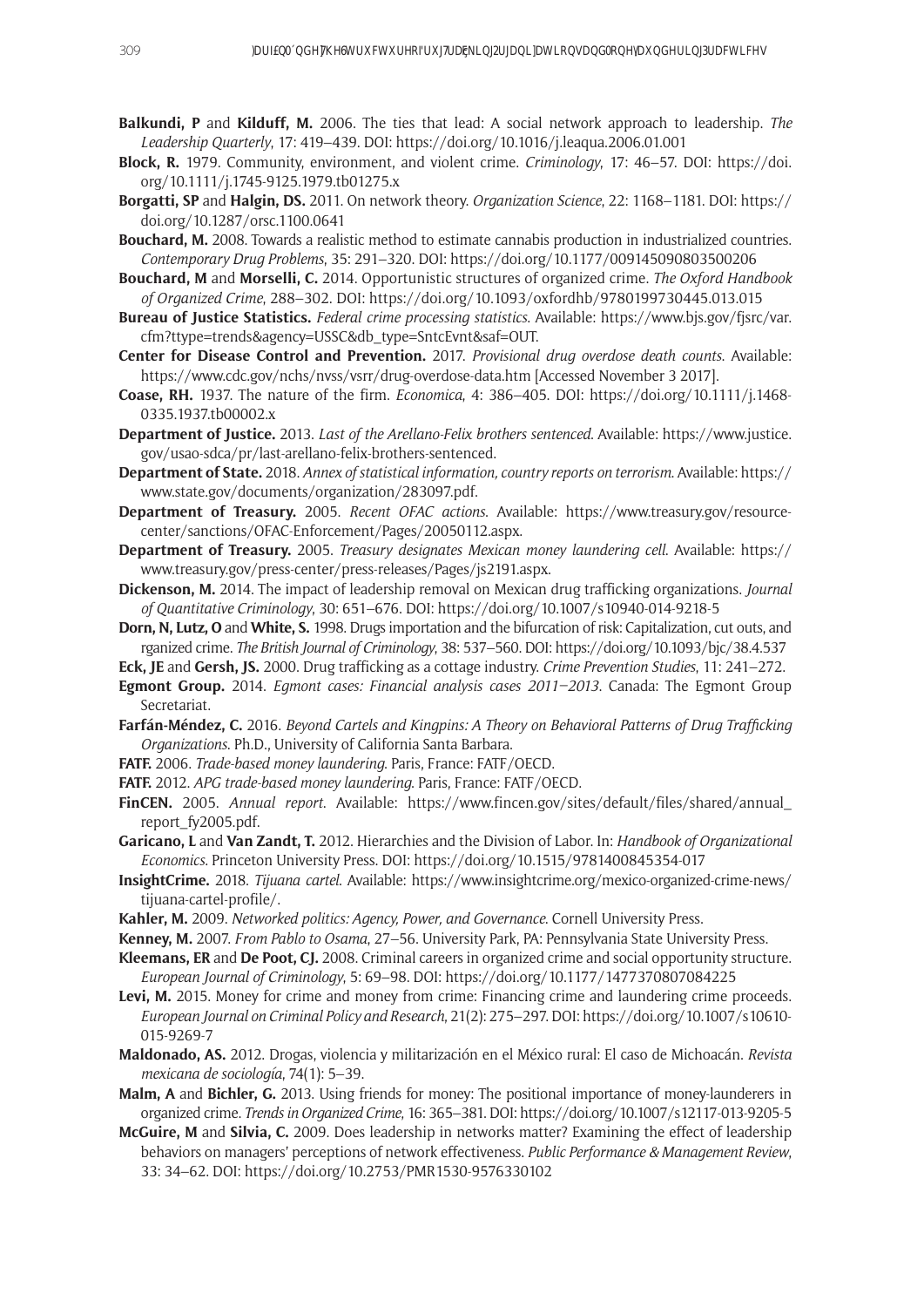- **Miller, GJ.** 1993. *Managerial dilemmas: The political economy of hierarchy*. Cambridge University Press. DOI: <https://doi.org/10.1017/CBO9781139173742>
- **Moe, TM.** 1984. The new economics of organization. *American Journal of Political Science*, 739–777. DOI: <https://doi.org/10.2307/2110997>
- **Morselli, C** and **Giguere, C.** 2006. Legitimate strengths in criminal networks. *Crime, Law and Social Change*, 45: 185–200. DOI:<https://doi.org/10.1007/s10611-006-9034-4>
- **Olson, M.** 1965. *The logic of collective action*. Harvard University Press. DOI: [https://doi.org/10.2307/j.](https://doi.org/10.2307/j.ctvjsf3ts) [ctvjsf3ts](https://doi.org/10.2307/j.ctvjsf3ts)
- **Phillips, BJ.** 2015. How does leadership decapitation affect violence? The case of drug trafficking organizations in Mexico. *The Journal of Politics*, 77: 324–336. DOI: <https://doi.org/10.1086/680209>
- **Powell, W.** 2003. Neither market nor hierarchy. In: *The sociology of organizations: classic, contemporary, and critical readings*, 315: 104–117.
- **Procuraduría General de la República.** 2001. *Boletín 492/01*. Available: [https://www.personadeinteres.](https://www.personadeinteres.org/uploads/d40af9e1-6238-4f0a-a659-cf5247617280.pdf) [org/uploads/d40af9e1-6238-4f0a-a659-cf5247617280.pdf](https://www.personadeinteres.org/uploads/d40af9e1-6238-4f0a-a659-cf5247617280.pdf).
- **Procuraduría General de la República.** 2005. *Boletín 1088/05*. Available: [https://www.personadeinteres.](https://www.personadeinteres.org/uploads/3f0f1c1a-4f1d-4312-8645-d0a8e5847830.pdf) [org/uploads/3f0f1c1a-4f1d-4312-8645-d0a8e5847830.pdf](https://www.personadeinteres.org/uploads/3f0f1c1a-4f1d-4312-8645-d0a8e5847830.pdf).
- **Redacción.** 2012. *Descubren red de lavado a través de bandas musicales*. Excelsior. [Online] Available: [https://www.excelsior.com.mx/2012/07/09/nacional/846523.](https://www.excelsior.com.mx/2012/07/09/nacional/846523)
- **Redacción.** 2014. *Músicos asesinados y sus presuntos nexos con el narco*. La Silla Rota [Online] Available: <https://lasillarota.com/estados/musicos-asesinados-y-sus-presuntos-nexos-con-el-narco/64321>.
- **Reuter, P.** 1983. *Disorganized crime: The economics of the visible hand*. Cambridge, MA: MIT Press. DOI: <https://doi.org/10.2307/1288721>
- **Reuter, PH** and **Haaga, J.** 1989. *The organization of high-level drug markets*.
- **Schelling, T.** 1984. *What is the business of organized crime? Choice and consequence*. Harvard University Press.
- **Serena, C.** 2014. *It takes more than a network: The Iraqi insurgency and organizational adaptation*. Stanford University Press.
- **Shapiro, JN.** 2013. *Terrorist's dilemma*. Princeton University Press.
- **Smulders, A, Corte, S, Gohary, S** and **De La, OM.** 2017. *"Control… over the entire state of Coahuila": An analysis of testimonies in trials against Zeta members in San Antonio, Austin, and Del Rio, Texas*. Human Rights Clinic, University of Texas School of Law.
- **Soudijn, M.** 2014. Using strangers for money: A discussion on money-launderers in organized crime. *Trends in Organized Crime*, 17: 199–217. DOI: <https://doi.org/10.1007/s12117-014-9217-9>
- **Thompson, G.** 2012. A Drug Family in the Winner's Circle. *The New York Times*, June 13. Available: [http://](http://www.nytimes.com/2012/06/13/us/drug-money-from-mexico-makes-its-way-to-the-racetrack.html) [www.nytimes.com/2012/06/13/us/drug-money-from-mexico-makes-its-way-to-the-racetrack.html](http://www.nytimes.com/2012/06/13/us/drug-money-from-mexico-makes-its-way-to-the-racetrack.html) [Accessed 2018].
- **Thrasher, FM** and **Short, JF.** 1963. *The gang: A study of 1,313 gangs in Chicago. Abridged and with a new introduction by James F. Short*. University of Chicago Press.
- **Tone, J.** 2017. *Bones: Brothers, horses, cartels, and the borderland dream*. One World.
- **USA v. Miguel Angel Treviño Morales et al.** A12CR210SS (United States District Court, Western District of Texas, Austin Division, May 30, 2012).
- **USA v. Pedro and Margarito Flores.** 09 CR 383 (United States District Court, Northern District of Illinois, Eastern Division, January 14, 2015).
- **USA v. Pineda Sanchez et al.** 15CR61 (United States District Court, Northern District of Illinois, Eastern Division, February 9, 2015).
- **Valdés Castellanos, G.** 2013. *Historia del narcotráfico en México*. Aguilar.
- **von Lampe, K.** 2015. Big business: Scale of operation, organizational size, and the level of integration into the legal economy as key parameters for understanding the development of illegal enterprises. *Trends in Organized Crime*, 18: 289–310. DOI:<https://doi.org/10.1007/s12117-015-9255-y>
- **Whitefield, M.** 2013. Miami is a Magnet for Gold. [Online]. *Miami Herald*. Available: [http://www.](http://www.miamiherald.com/news/local/community/miami-dade/article1953491.html) [miamiherald.com/news/local/community/miami-dade/article1953491.html](http://www.miamiherald.com/news/local/community/miami-dade/article1953491.html) [Accessed March 21 2016].
- **Wu, CR, Lin, CT** and **Tsai, PH.** 2010. Evaluating business performance of wealth management banks. *European Journal of Operational Research*, 207: 971–979. DOI: [https://doi.org/10.1016/j.ejor.2010.](https://doi.org/10.1016/j.ejor.2010.04.034) [04.034](https://doi.org/10.1016/j.ejor.2010.04.034)